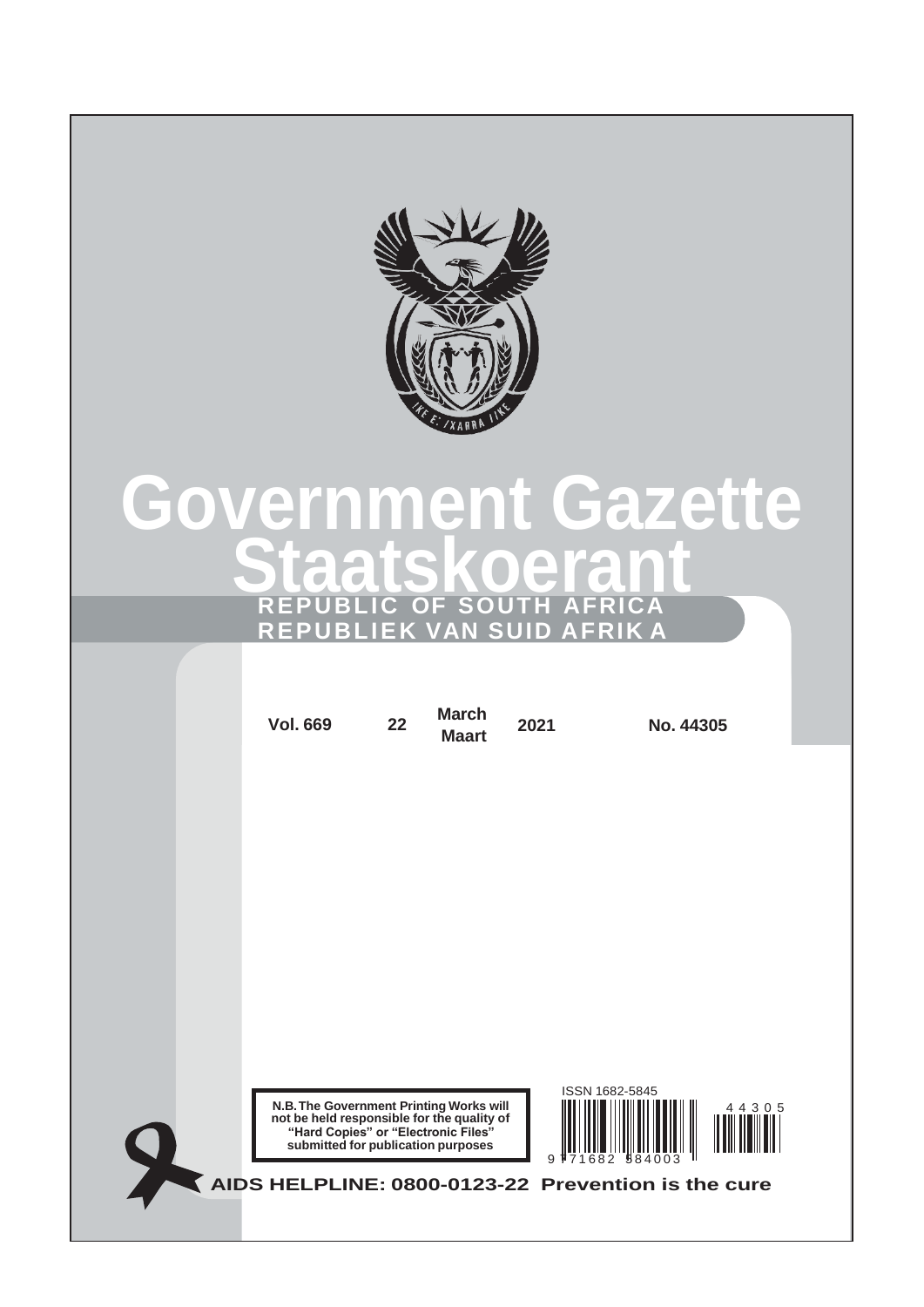# **IMPORTANT NOTICE:**

**The GovernmenT PrinTinG Works Will noT be held resPonsible for any errors ThaT miGhT occur due To The submission of incomPleTe / incorrecT / illeGible coPy.**

**n<sup>o</sup> fuTure queries Will be handled in connecTion WiTh The above.**

#### **Contents**

| No.          |                                                                                                          | Gazette<br>No. | Page<br>No. |
|--------------|----------------------------------------------------------------------------------------------------------|----------------|-------------|
|              | Board Notices • <b>Faadskennisgewings</b>                                                                |                |             |
| Board / Raad |                                                                                                          |                |             |
| 17           | Pharmacy Act (53/1973), as amended: South African Pharmacy council: Pharmacist who provides pharmacists- | 44305          |             |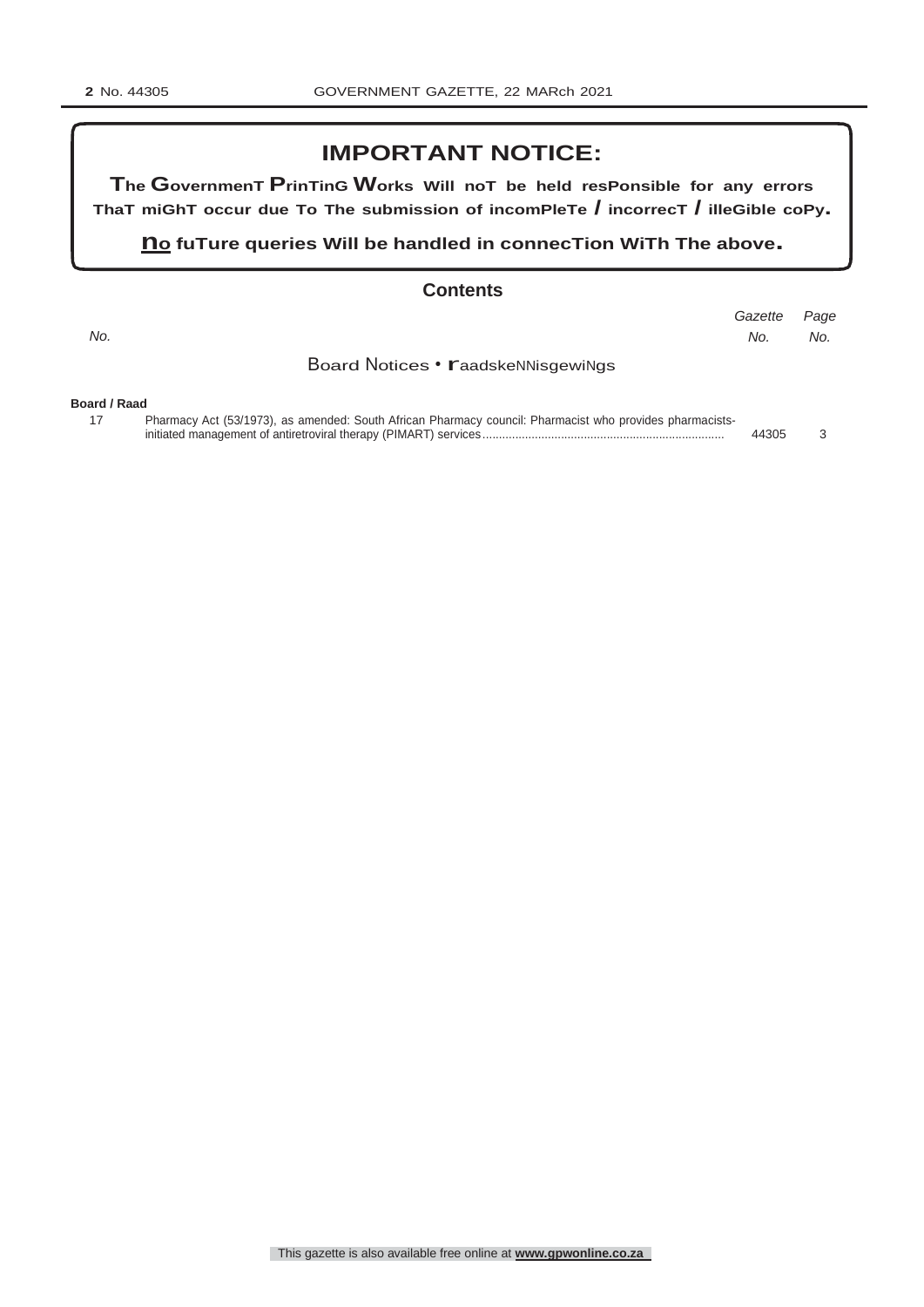# <span id="page-2-0"></span>BOARD NOTICES • RAADSKENNISGEWINGS

#### **BOARD NOTICE 17 OF 2021**

#### **THE SOUTH AFRICAN PHARMACY COUNCIL**

#### **PHARMACIST WHO PROVIDES PHARMACIST-INITIATED MANAGEMENT OF ANTIRETROVIRAL THERAPY (PIMART) SERVICES**

The South African Pharmacy Council hereby publishes for broad-based stakeholder consultation, the scope of practice of a pharmacist who provides PIMART services, the competency standards of such pharmacists and the criteria for the approval of a curriculum of a PIMART course**.**

Interested parties are invited to submit, within **60 days** of publication of this notice, substantiated comments on or representation. Comments must be addressed to the Registrar, the South African Pharmacy Council c/o Ms Debbie Hoffmann, via email [BN@sapc.za.org.](mailto:BN@sapc.za.org)

#### **SCHEDULE:**

**Part 1**: Scope of practice for a pharmacist who provides pharmacist-initiated management of antiretroviral therapy (PIMART) services.

**Part 2**: Competency standards for a pharmacist who provides pharmacist-initiated management of antiretroviral therapy (PIMART) services.

**Part 3**: Criteria for accreditation/approval by the South African Pharmacy Council of a curriculum leading to the awarding of a PIMART course.

In this notice ''the Act" shall mean the Pharmacy Act, 53 of 1974 (as amended), and any expression to which a meaning has been assigned in the Act shall bear such meaning.

**VM TLALA REGISTRAR**

Address: 591 Belvedere Street, Arcadia, Pretoria, 0083, Private Bag X40040, Arcadia, 0007. Telephone: 0861 7272 00. Facsimile 012-321 1479/92

To obtain the full content of this Board Notice please visit the 'Proposed Legislation' section on the South African Pharmacy Council's website: [https://www.pharmcouncil.co.za/Legislation\\_P](http://www.pharmcouncil.co.za/Legislation_Proposed)roposed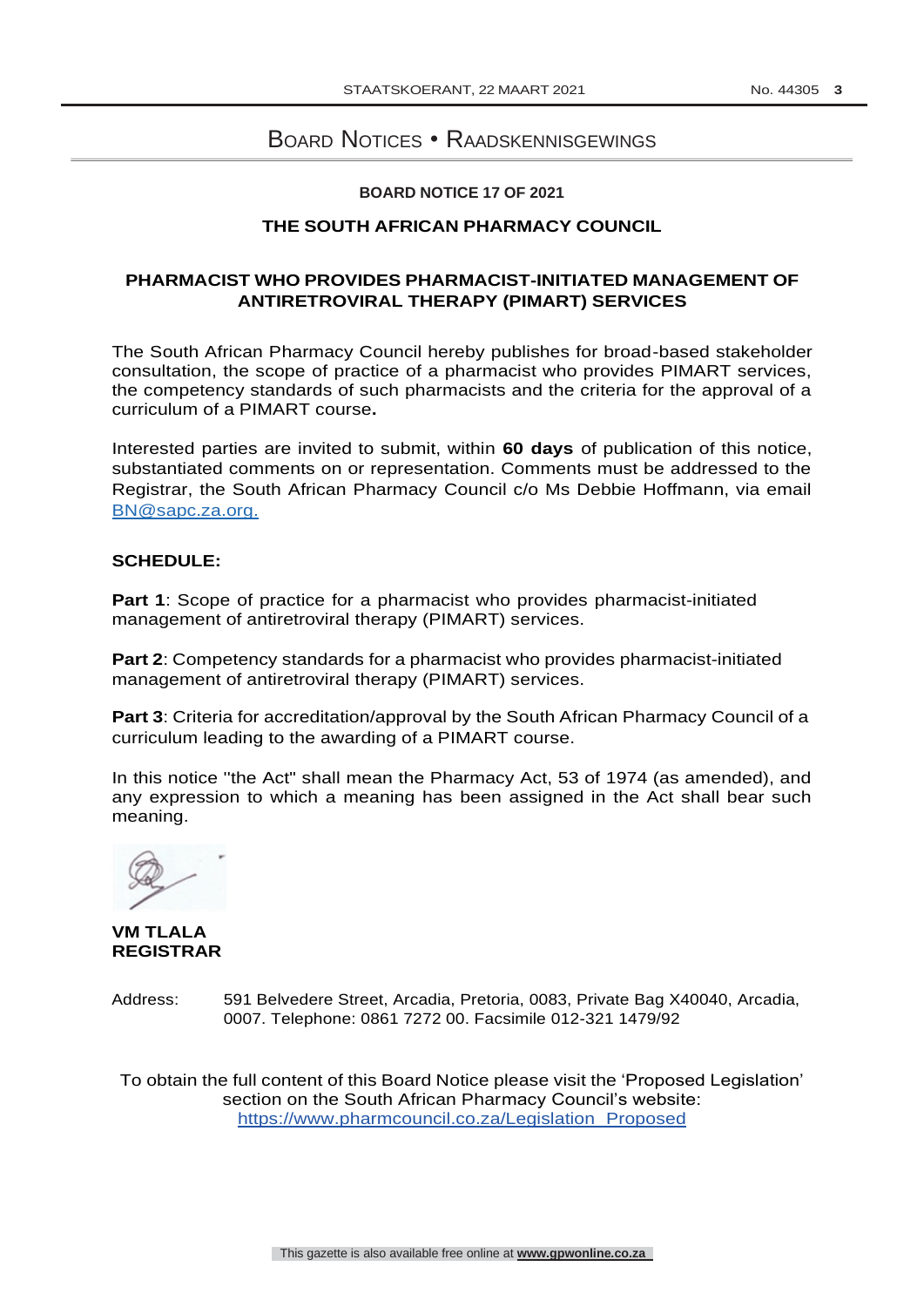Printed by and obtainable from the Government Printer, Bosman Street, Private Bag X85, Pretoria, 0001 Contact Centre Tel: 012-748 6200. eMail: [info.egazette@gpw.gov.za](mailto:info.egazette@gpw.gov.za) Publications: Tel: (012) 748 6053, 748 6061, 748 6065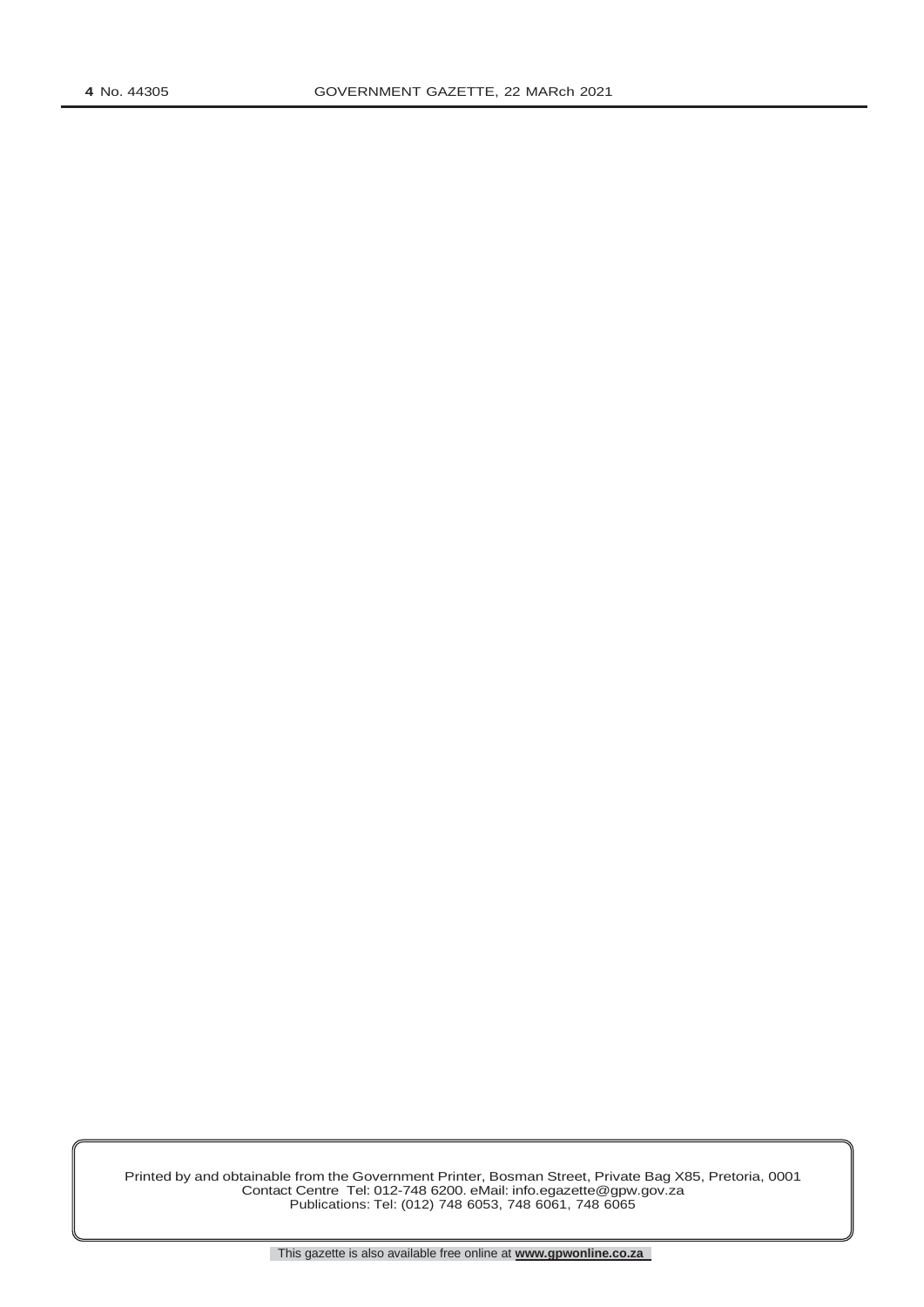

# PHARMACIST WHO PROVIDES PHARMACIST-INITIATED MANAGEMENT OF ANTIRETROVIRAL THERAPY (PIMART) SERVICES IN SOUTH AFRICA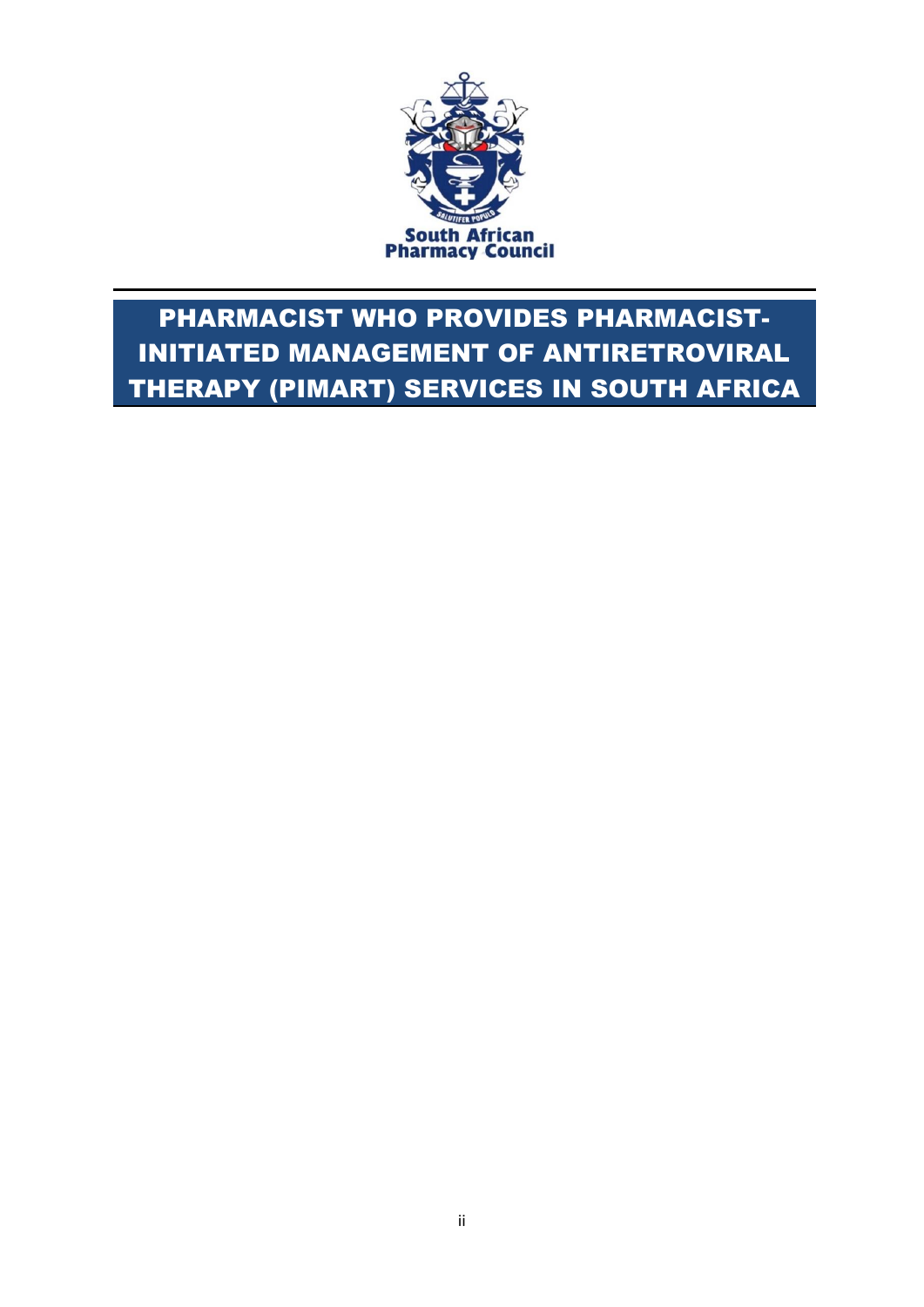# **Table of Contents**

|    | DOMAIN 2: Initiate pre-exposure prophylaxis (PrEP), post-exposure prophylaxis (PEP) and 1st<br>line antiretroviral therapy (ART) plus initiation of TB preventative therapy (TPT) where |  |
|----|-----------------------------------------------------------------------------------------------------------------------------------------------------------------------------------------|--|
|    | DOMAIN 3: Implement processes for the prevention of HIV transmission and infection via<br>PrEP, safer conception and contraception, and prevention of mother to child transmission9     |  |
|    | DOMAIN 4: Implement processes to identify and manage co-morbidities and opportunistic                                                                                                   |  |
|    | DOMAIN 5: Implement processes to prevent and manage drug interactions, adverse drug                                                                                                     |  |
|    | DOMAIN 6: Handle ART data responsibly and use disease management systems                                                                                                                |  |
|    |                                                                                                                                                                                         |  |
|    | PART 3: CRITERIA FOR ACCREDITATION/APPROVAL BY THE SOUTH AFRICAN PHARMACY COUNCIL OF<br>A CURRICULUM LEADING TO THE AWARDING OF A PHARMACIST INITIATED MANAGEMENT OF                    |  |
| А. |                                                                                                                                                                                         |  |
| В. |                                                                                                                                                                                         |  |
| C. | Criteria for accreditation/approval of a curriculum leading to the awarding of a PIMART                                                                                                 |  |
|    |                                                                                                                                                                                         |  |
|    | 2.                                                                                                                                                                                      |  |
|    | Requirements for pharmacists who want to provide PIMART services3<br><u>3.</u>                                                                                                          |  |
|    | 4.                                                                                                                                                                                      |  |
|    | Criteria for compliance with requirements relating to qualifications and experience of<br><u>5.</u>                                                                                     |  |
|    | Criteria for compliance with requirement for prior approval by the relevant structures of<br>6.                                                                                         |  |
|    | Criteria for compliance with requirements relating to mode of delivery7<br>7.                                                                                                           |  |
|    | Criteria for compliance with requirements relating to assessment and moderation7<br><u>8.</u>                                                                                           |  |
|    | <u>9.</u>                                                                                                                                                                               |  |
|    |                                                                                                                                                                                         |  |
|    | 11. Criteria for compliance with the certification methods and procedures 8                                                                                                             |  |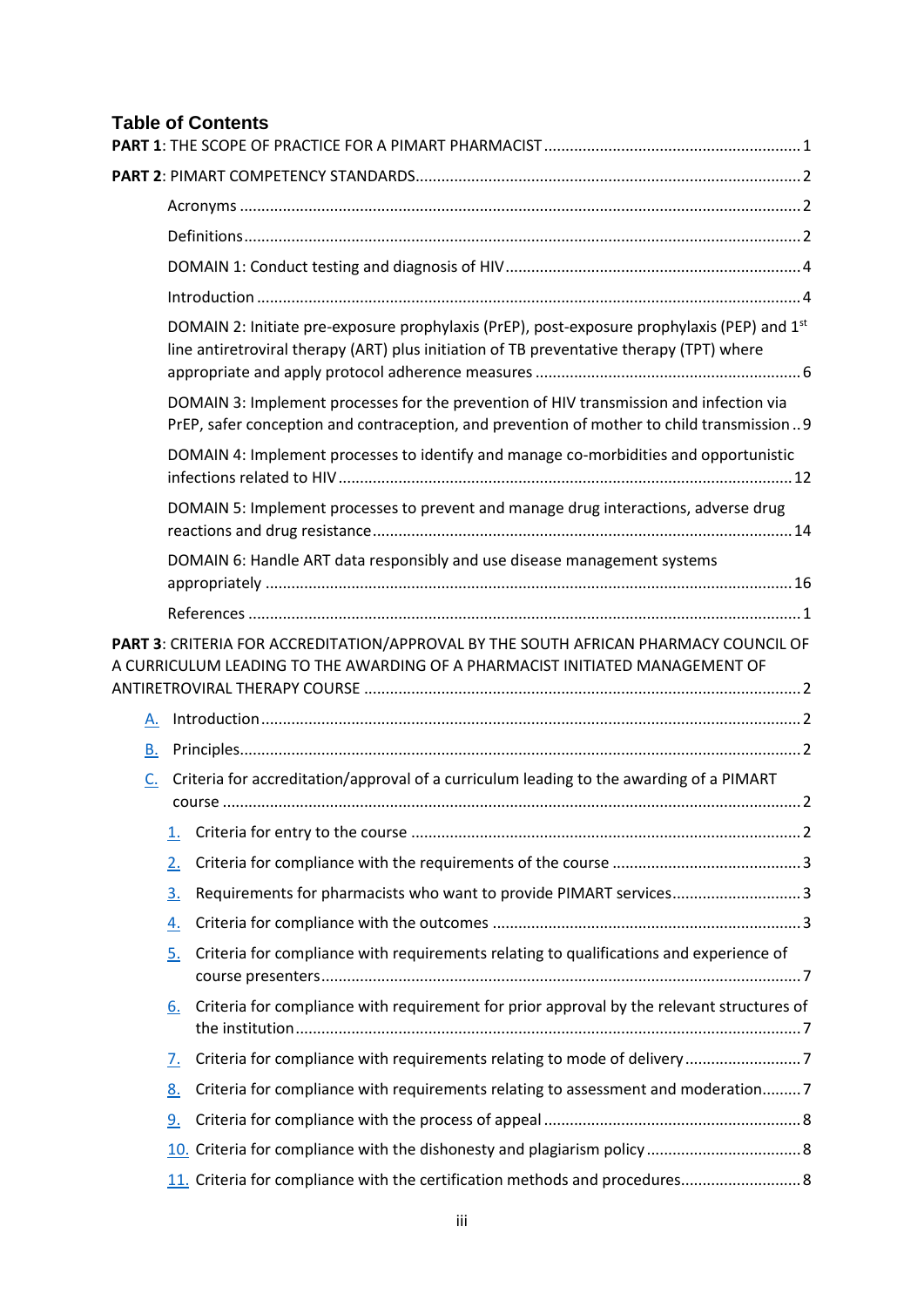| 13. Criteria for compliance with standards for administration and record keeping  10 |  |
|--------------------------------------------------------------------------------------|--|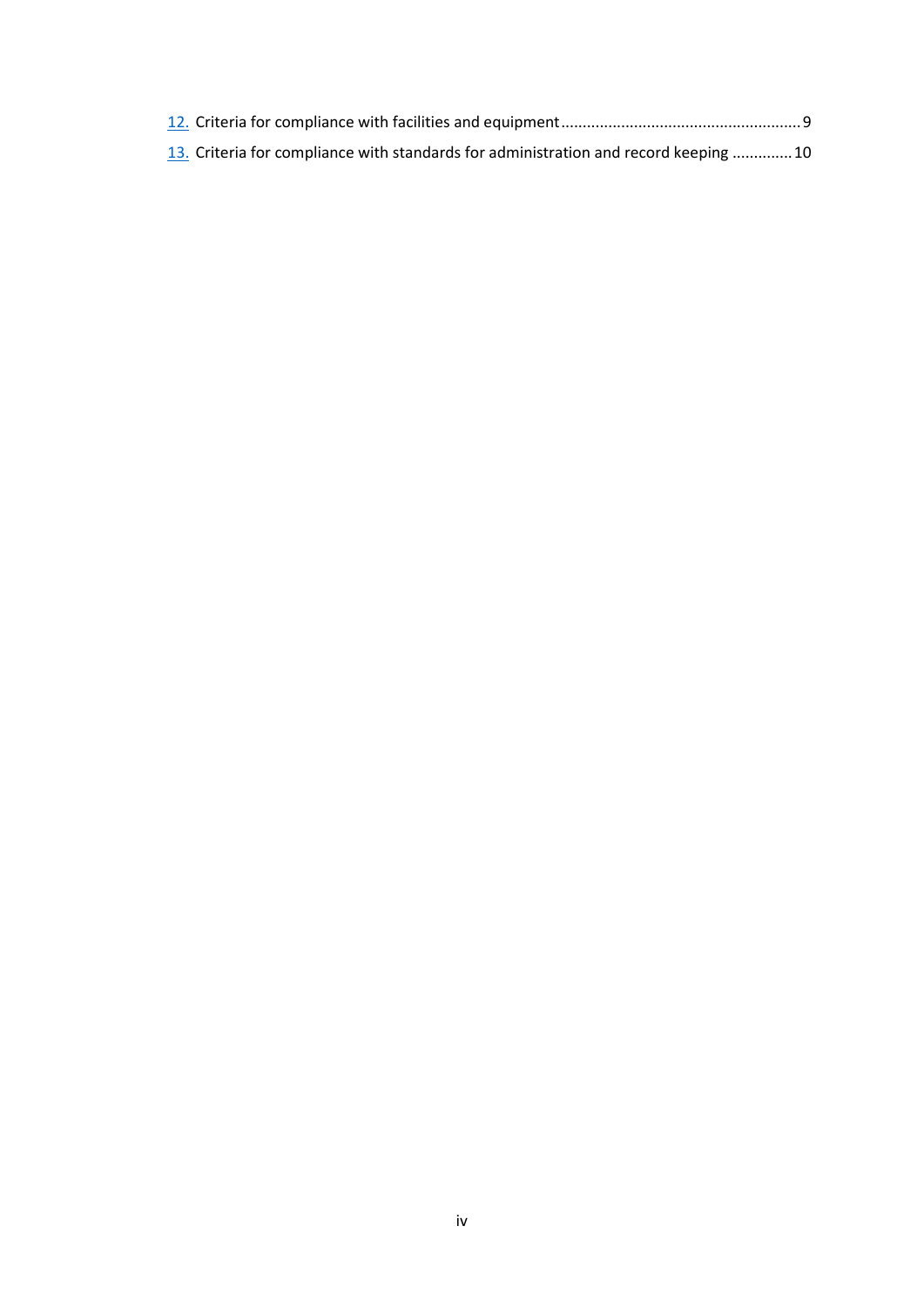# <span id="page-7-0"></span>**PART 1**

# **THE SCOPE OF PRACTICE FOR A PHARMACIST INITIATED MANAGEMENT OF ANTIRETROVIRAL THERAPY PHARMACIST**

In addition to the acts and services which form part of the scope of practice of the pharmacist as prescribed in terms of Regulations 3 and 4 of the *Regulations relating to the practice of Pharmacy* (GNR 1158, published on 20 November 2000), a pharmacist who has completed the Pharmacist Initiated Management of Antiretroviral Therapy (PIMART) supplementary training, and once they are in possession of a PIMART permit in terms of Section 22A(15) of the Medicines and Related Substances Act, 101 of 1965, may be allowed to perform consultations with patients at a pharmacy or in an approved primary health care setting, which includes:

- (a) history taking, performing of screening and confirmatory tests, ordering, conducting and interpretation of diagnostic and laboratory tests in line with NDoH guidelines (for diagnosis, clinical staging and assessment of an HIV infected patient or those at high risk of contracting HIV);
- (b) assess and manage the HIV-infected patients or those at high risk of contracting HIV who require Pre-Exposure Prophylaxis (PrEP) and Post-Exposure Prophylaxis (PEP), who are not pregnant or under 15 years of age;
- (c) a decision on safe and appropriate therapy;
- (d) initiate anti-retroviral treatment limited to PrEP, PEP and first line Antiretroviral Therapy (ART) plus initiation of TB Preventative Therapy (TPT) in line with National Department of Health guidelines;
- (e) adjustment of ART (where necessary) which has been prescribed previously;
- (f) monitoring of the outcomes of the therapy;
- (g) referral to another health care provider where necessary, e.g. discordant results; and
- (h) confidential and adequate record keeping.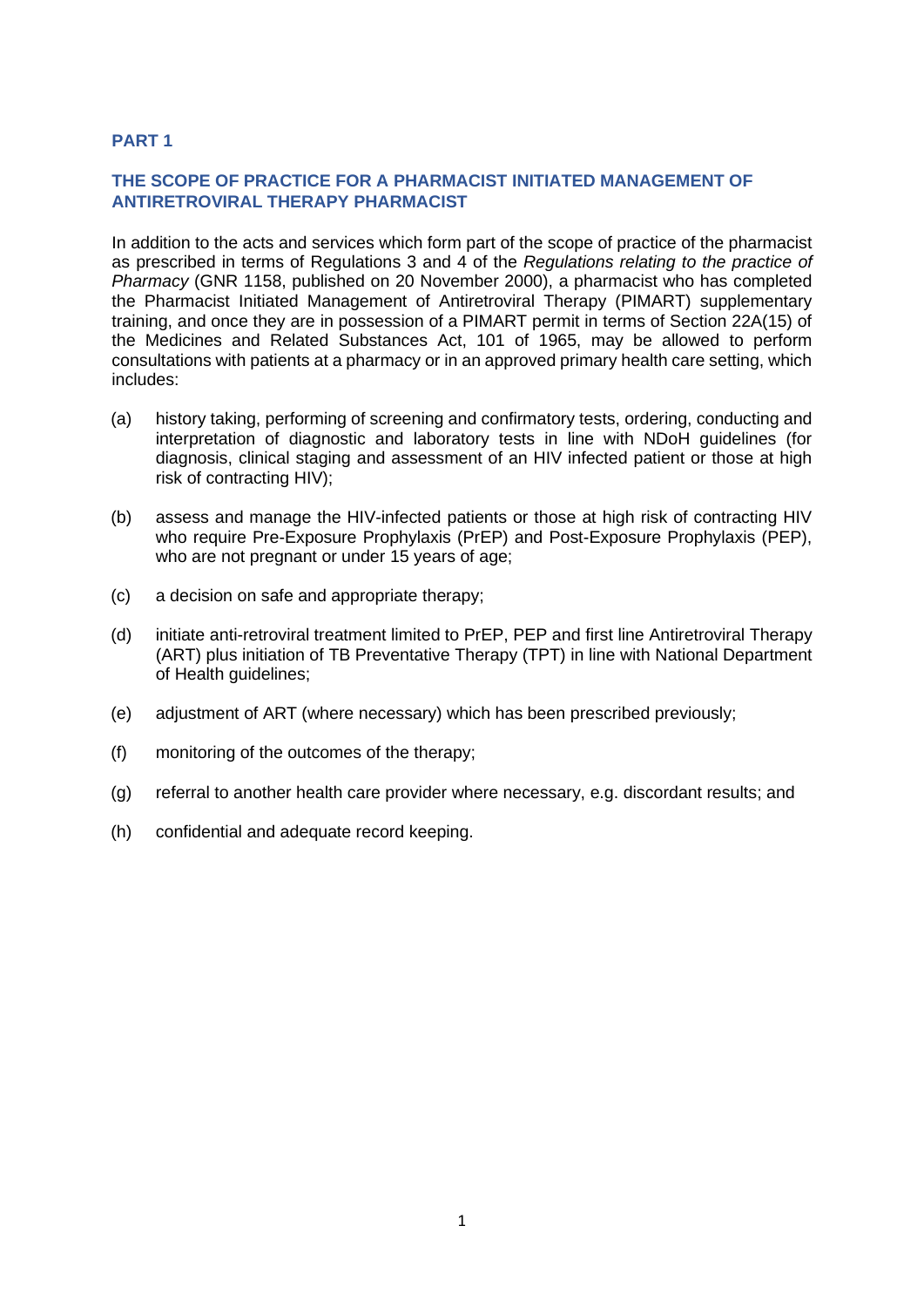# **PART 2**

# **COMPENTENCY STANDRADS FOR PHARMACISTS OFFERING PIMART SERVICES**

#### <span id="page-8-0"></span>**ACRONYMS**

| <b>AIDS</b>     | Acquired Immune Deficiency Syndrome                       |
|-----------------|-----------------------------------------------------------|
| <b>ART</b>      | <b>Antiretroviral Therapy</b>                             |
| ARV             | Antiretroviral                                            |
| CD <sub>4</sub> | <b>Cluster of Differentiation 4</b>                       |
| CD <sub>8</sub> | <b>Cluster of Differentiation 8</b>                       |
| <b>ELISA</b>    | Enzyme-Linked Immunosorbent Assay                         |
| GP              | <b>General Practitioner</b>                               |
| <b>HIV</b>      | Human Immunodeficiency Virus                              |
| <b>HTS</b>      | <b>HIV Testing Services</b>                               |
| <b>IRIS</b>     | Immune Reconstitution Inflammatory Syndrome               |
| <b>MTCT</b>     | Mother-to-Child Transmission                              |
| <b>NDoH</b>     | National Department of Health                             |
| <b>PEP</b>      | Post Exposure Prophylaxis                                 |
| <b>PhICT</b>    | <b>Pharmacist-Initiated Counselling and Testing</b>       |
| <b>PIMART</b>   | Pharmacist-Initiated Management of Antiretroviral Therapy |
| <b>PMTCT</b>    | <b>Prevention of Mother-to-Child Transmission</b>         |
| PrEP            | Pre-Exposure Prophylaxis                                  |
| TВ              | <b>Tuberculosis</b>                                       |
| <b>TPT</b>      | TB-preventive treatment                                   |
| <b>VMMC</b>     | <b>Voluntary Medical Male Circumcision</b>                |
| <b>WHO</b>      | World Health Organisation                                 |

#### <span id="page-8-1"></span>**DEFINITIONS**

**Behavioural competency:** Typical behaviour observed when effective performers apply motives, traits or skills to job-relevant tasks.

**Competency:** A quality or characteristic of a person related to effective or superior performance. Competency consists of aspects such as attitudes, motives, traits and skills.

**Domain:** Represents an organised cluster of competencies within a framework and the domains, with associated competencies.

**Fast Track Initiation Counselling:** Fast-tracking patients onto ART without delay and providing minimal ART preparation counselling.

**HIV Specialist:** A practising physician with a background in clinical, internal or family medicine who provides comprehensive primary health care services to patients with HIV on a daily basis.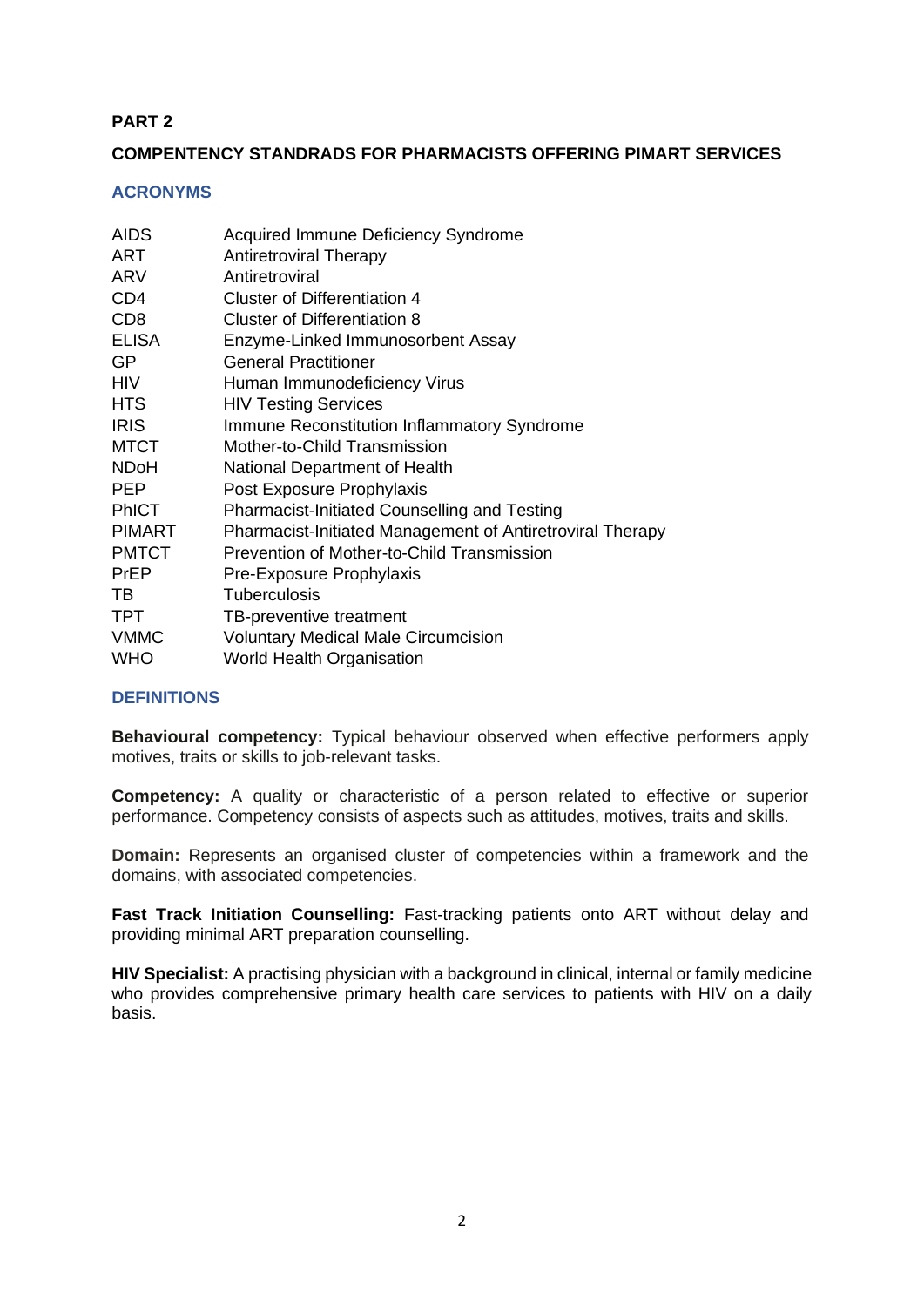# **SUMMARY OF PIMART COMPETENCY STANDARDS**

<span id="page-9-0"></span>

| <b>DOMAIN</b> |                                      |     | <b>Competency Standard</b>                                                                         |
|---------------|--------------------------------------|-----|----------------------------------------------------------------------------------------------------|
|               | 1. Conduct testing and diagnosis of  | 1.1 | Understand and perform various HIV testing options.                                                |
|               | <b>HIV</b>                           | 1.2 | Understand and perform CD4 Testing.                                                                |
|               |                                      | 1.3 | Conduct Pharmacist-Initiated Counselling and Testing (PhICT).                                      |
|               |                                      | 1.4 | Provide Risk Reduction Counselling.                                                                |
|               |                                      | 1.5 | Use immunological and virological parameters in understanding the severity of HIV infection.       |
| 2.            | Initiate pre-exposure prophylaxis    | 2.1 | Demonstrate knowledge of ART Principles.                                                           |
|               | (PrEP), post-exposure prophylaxis    | 2.2 | Prepare patients for ART adherence.                                                                |
|               | (PEP) and 1st line antiretroviral    | 2.3 | Identify, classify, and analyse the various types of ARTs and their side effects and toxicities.   |
|               | therapy (ART) plus the initiation of | 2.4 | Initiate ART.                                                                                      |
|               | TB preventative therapy (TPT)        | 2.5 | Analyse PEP and PrEP medicine choices, and considerations around pharmacology and drug             |
|               | where appropriate and apply          |     | interactions.                                                                                      |
|               | protocol adherence measures          | 2.6 | Identify and manage PEP contra-indications.                                                        |
|               |                                      | 2.7 | Conduct PEP in the PIMART environment.                                                             |
| 3.            | Implement processes for the          | 3.1 | Implement PrEP in the PIMART environment.                                                          |
|               | prevention of HIV transmission and   | 3.2 | Conduct pregnancy screening and recommend contraception in the PIMART context.                     |
|               | infection via PrEP, safer            | 3.3 | Implement pre-conception management for HIV positive couples.                                      |
|               | conception and contraception, and    | 3.4 | Demonstrate knowledge of PMTCT and the rationale for PMTCT programmes.                             |
|               | prevention of mother to child        |     |                                                                                                    |
|               | transmission (PMTCT)                 |     |                                                                                                    |
|               | 4. Implement processes to identify   | 4.1 | Manage HIV co-morbidities.                                                                         |
|               | and manage co-morbidities and        | 4.2 | Identify and manage common opportunistic infections.                                               |
|               | opportunistic infections related to  | 4.3 | Manage TB and HIV co-infection.                                                                    |
|               | <b>HIV</b>                           | 4.4 | Promote TB prevention.                                                                             |
|               | 5. Implement processes to prevent    | 5.1 | Understand the importance of drug interactions.                                                    |
|               | and manage drug interactions and     | 5.2 | Demonstrate in-depth knowledge of various ART drug interactions.                                   |
|               | drug resistance                      | 5.3 | Prevent adverse drug interactions.                                                                 |
|               |                                      | 5.4 | Prevent adverse drug reactions.                                                                    |
|               |                                      | 5.5 | Define the types and consequences of drug resistance.                                              |
|               | 6. Handle ART data responsibly and   | 6.1 | Generate reports to assist with clinical governance, programme management and quality improvement. |
|               | use disease management systems       | 6.2 | Use a Patient Management System.                                                                   |
|               | appropriately                        | 6.3 | Implement the process of care for PIMART.                                                          |
|               |                                      | 6.4 | Apply minimum package of interventions to support linkage to care.                                 |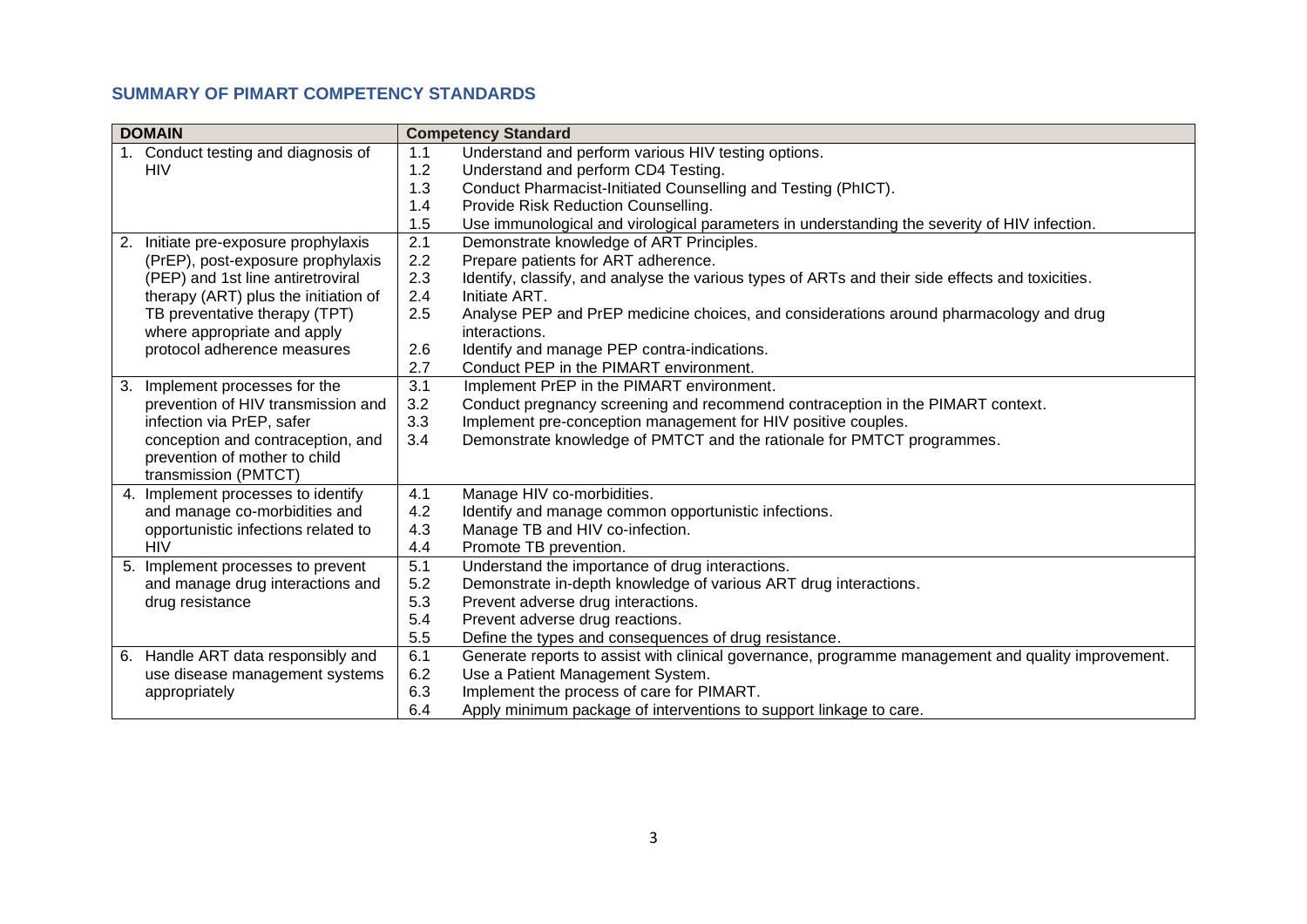# **INTRODUCTION**

The domain covers competencies that are required to conduct testing and diagnosis of HIV, provide counselling and understanding the severity of the HIV infection and the mental state of the patient. The NDoH's aspiration is that 90% of people living with HIV will know their status.

Participation of pharmacists in conducting testing and diagnosis of HIV will contribute to improved access to quality testing and diagnosis sites.

The competencies required in the domain for testing and diagnosis of HIV are:

- 1.1 Understand and perform various HIV testing options;
- 1.2 Understand and perform CD4 Testing;
- 1.3 Conduct Pharmacist-Initiated Counselling and Testing (PhICT);
- 1.4 Provide Risk Reduction Counselling; and
- <span id="page-10-1"></span><span id="page-10-0"></span>1.5 Use immunological and virological parameters in understanding the severity of HIV infection.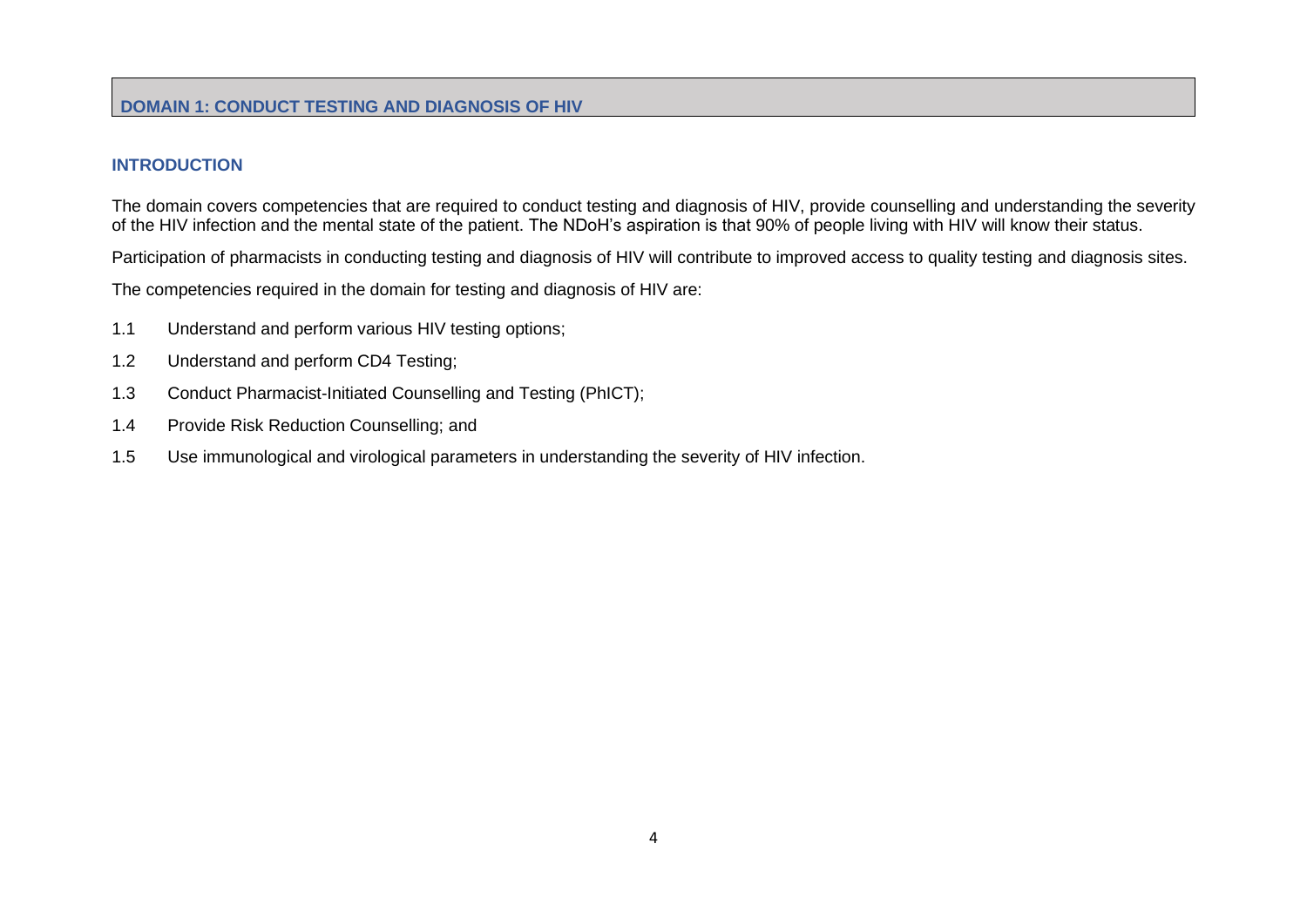| <b>DOMAIN 1: CONDUCT TESTING AND DIAGNOSIS OF HIV</b> |                                                                                                             |  |  |
|-------------------------------------------------------|-------------------------------------------------------------------------------------------------------------|--|--|
| <b>COMPETENCIES</b>                                   | <b>BEHAVIOURAL STATEMENTS</b>                                                                               |  |  |
| Understand and perform various HIV<br>1.1             | Demonstrating an understanding of the different types of tests available when testing for HIV.<br>1.1.1     |  |  |
| testing options                                       | 1.1.2 Performing rapid or point of care tests (including HIV Self-tests) to diagnose HIV.                   |  |  |
|                                                       | 1.1.3 Interpreting HIV test results including reasons for false-negative.                                   |  |  |
|                                                       | 1.1.4 Selecting which tests to use to diagnose HIV in a range of circumstances.                             |  |  |
|                                                       | 1.1.5 Linking patients with positive, negative, or indeterminate results to care (appropriate referral).    |  |  |
| 1.2 Understand and perform CD4 Testing                | Explaining the role CD4+ T-cells and CD8+ T-cells play.<br>1.2.1                                            |  |  |
|                                                       | 1.2.2 Knowing when and why CD4 counts are measured.                                                         |  |  |
|                                                       | 1.2.3 Interpreting CD4 counts.                                                                              |  |  |
|                                                       | 1.2.4 Describing the factors that affect CD4 counts.                                                        |  |  |
| 1.3 Conduct Pharmacist-Initiated Counselling          | Demonstrating an understanding of HTS in general and PIMART in terms of linkage to care and<br>1.3.1        |  |  |
| and Testing (PhICT)                                   | pre-test counselling.                                                                                       |  |  |
|                                                       | 1.3.2 Describing the nature of counselling as it relates to counselling phases, clinical interaction, legal |  |  |
|                                                       | and ethical issues, and confidentiality and disclosure.                                                     |  |  |
|                                                       | Demonstrating an understanding and application of empathic counselling skills.<br>1.3.3                     |  |  |
|                                                       | Range: Active listening, mirroring, paraphrasing, the reflection of content and feelings,                   |  |  |
|                                                       | summarising, responding, and questioning.                                                                   |  |  |
|                                                       | 1.3.4 Demonstrating an understanding and application of counselling approaches in specified groups          |  |  |
|                                                       | Range: Adolescents, strong reactions, couples, serodiscordant couples and suicidal patients.                |  |  |
|                                                       | 1.3.5 Describing the basic goals of PEP and PrEP Effective Use counselling.                                 |  |  |
| 1.4 Provide Risk Reduction Counselling                | Demonstrating an understanding of common risk reduction conditions.<br>1.4.1                                |  |  |
|                                                       | 1.4.2 Demonstrating an understanding of risk-taking variables                                               |  |  |
|                                                       | Range: Knowledge, Relationships, Social Context, Structural Factors.                                        |  |  |
|                                                       | 1.4.3 Demonstrating an understanding of the risk reduction behaviour change model.                          |  |  |
|                                                       | 1.4.4 Applying the seven (7) steps in risk reduction counselling.                                           |  |  |
| 1.5 Use immunological and virological                 | 1.5.1 Demonstrating an understanding of the use and benefits of clinical staging.                           |  |  |
| parameters in understanding the severity              | 1.5.2 Describing the WHO HIV Stages.                                                                        |  |  |
| of HIV infection                                      | 1.5.3 Identifying symptoms and common opportunistic infections for stage 1, 2, 3 and 4, i.e. AIDS-          |  |  |
|                                                       | defining illness.                                                                                           |  |  |
|                                                       | 1.5.4 Demonstrating an understanding of immunological and clinical staging parameters.                      |  |  |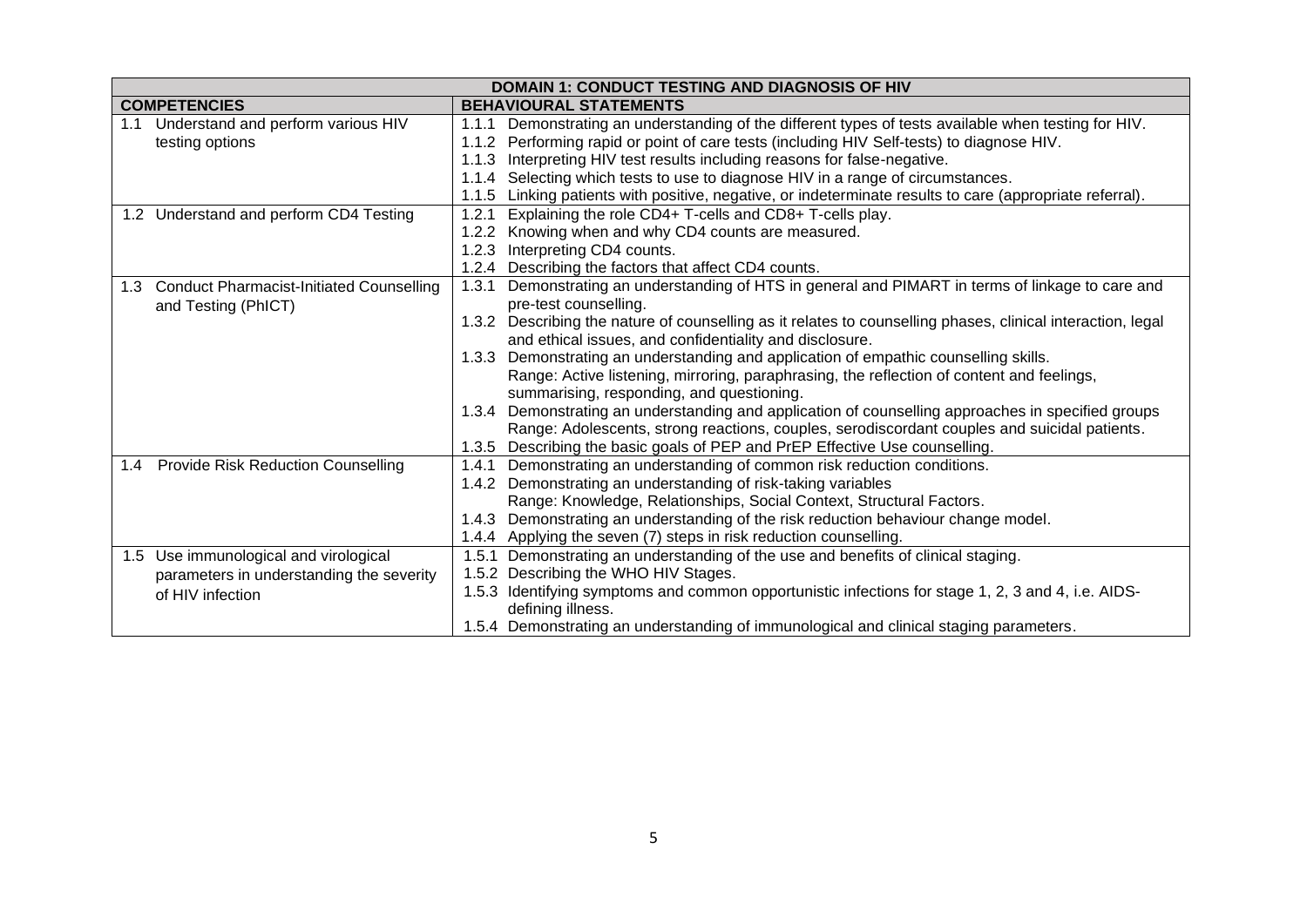#### **DOMAIN 2: INITIATE PRE-EXPOSURE PROPHYLAXIS (PrEP), POST-EXPOSURE PROPHYLAXIS (PEP) AND 1ST LINE ANTIRETROVIRAL THERAPY (ART) PLUS INITIATION OF TBPREVENTATIVE THERAPY (TPT) WHERE APPROPRIATE AND APPLY PROTOCOL ADHERENCE MEASURES**

#### **INTRODUCTION**

The domain covers competencies that are required to initiate therapy and apply protocol adherence measures. A concept adopted by NDoH which advocates that 90% of people who know their HIV status will receive treatment with at least 90% of those on treatment virally suppressed.

The competencies required in the domain for testing and diagnosis of HIV are:

- 2.1 Demonstrate knowledge of ART Principles;
- 2.2 Prepare patients for ART adherence;
- 2.3 Identify, classify, and analyse the various types of ARTs and their side effects and toxicities;
- 2.4 Initiate ART;
- 2.5 Analyse PEP and PrEP medicine choices, and considerations around pharmacology and drug interactions;
- <span id="page-12-0"></span>2.6 Identify and manage PEP contra-indications; and
- 2.7 Conduct PEP in the PIMART environment.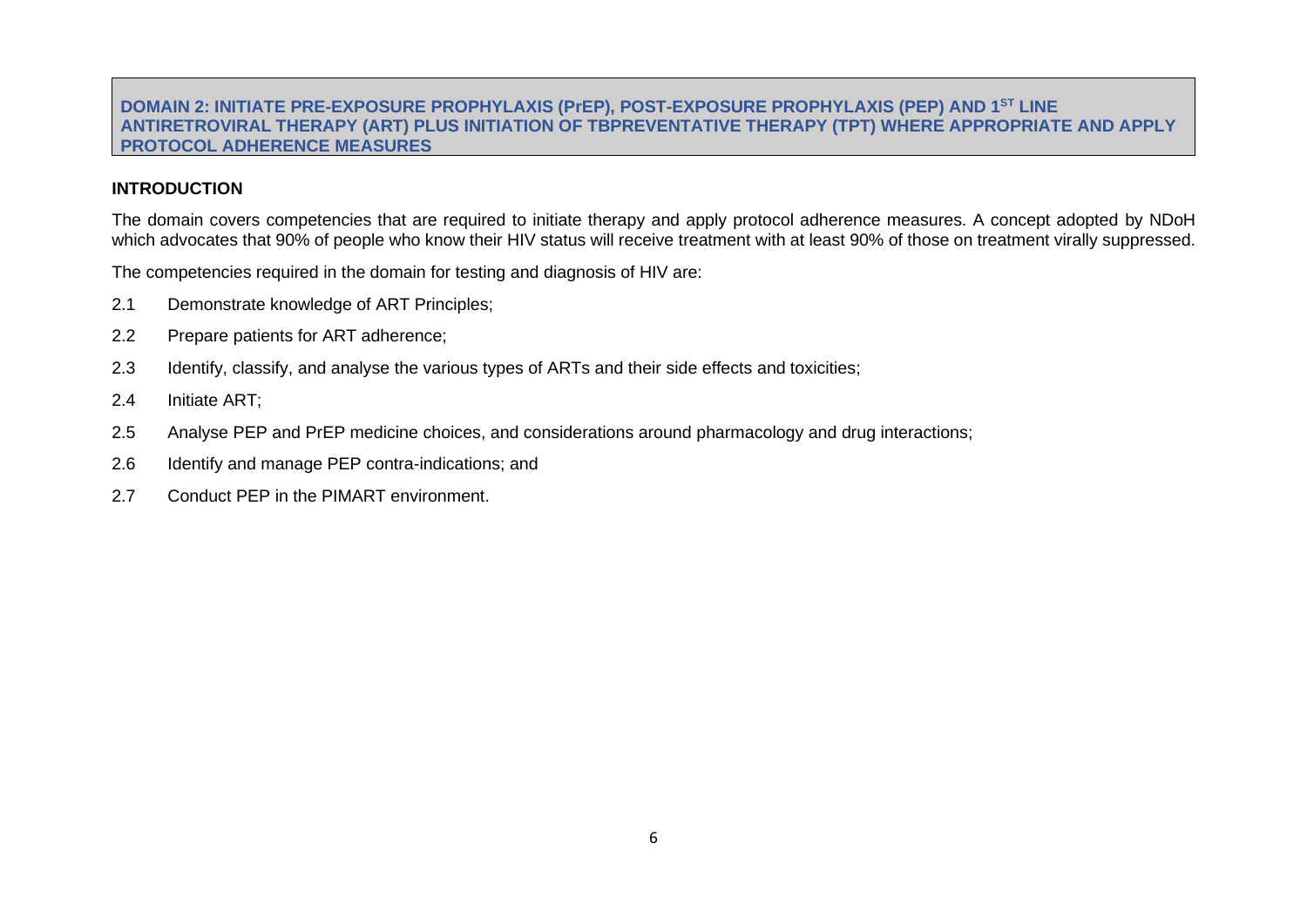#### **DOMAIN 2: INITIATE PRE-EXPOSURE PROPHYLAXIS (PrEP), POST-EXPOSURE PROPHYLAXIS (PEP) AND 1ST LINE ANTIRETROVIRAL THERAPY (ART) PLUS INITIATION OF TB PREVENTATIVE THERAPY (TPT) WHERE APPROPRIATE AND APPLY PROTOCOL ADHERENCE MEASURES**

| <b>COMPETENCIES</b>                                                                                           | <b>BEHAVIOURAL STATEMENTS</b>                                                                                                                                                                                                                                                                                                                                                                                                                                                                             |
|---------------------------------------------------------------------------------------------------------------|-----------------------------------------------------------------------------------------------------------------------------------------------------------------------------------------------------------------------------------------------------------------------------------------------------------------------------------------------------------------------------------------------------------------------------------------------------------------------------------------------------------|
| Demonstrate knowledge of ART Principles<br>2.1                                                                | 2.1.1 Describing the objectives of ART.<br>2.1.2 Describing the HIV life cycle, CD 4 counts, viral load and when to start therapy.                                                                                                                                                                                                                                                                                                                                                                        |
| 2.2 Prepare patients for ART adherence                                                                        | Defining ART adherence.<br>2.2.1<br>2.2.2 Applying the pre-ART counselling process.<br>2.2.3 Prepare patients for ART by applying the adherence counselling process.<br>2.2.4 Interpreting viral load results and monitor for ART adherence.<br>2.2.5 Conducting laboratory monitoring for antiretroviral therapy efficacy and safety.<br>2.2.6 Applying the post-ART counselling process.                                                                                                                |
| Identify, classify, and analyse the various<br>2.3<br>types of ART and their side effects and<br>toxicities   | 2.3.1 Demonstrating knowledge of the classes of ART.<br>2.3.2 Describing the pharmacology, dosing, side effects, toxicity monitoring and management of<br>medicines used in 1st line ART, PrEP and PEP according to current national guidelines.                                                                                                                                                                                                                                                          |
| 2.4 Initiate ART                                                                                              | Describing first-line treatment pharmacology practicalities in PIMART.<br>2.4.1<br>2.4.2 Identifying who is not legible for therapy via PIMART by analysing initiation limitations in<br>PIMART.<br>Range: TB, IRIS, cryptococcal meningitis, hepatitis B, pregnant woman, under 15 years<br>patients.<br>2.4.3 Describing ART Initiation steps and implementing the ART initiation algorithm according to<br>current national guidelines.<br>2.4.4 Transitioning a patient from PrEP to ART if required. |
| 2.5 Analyse PEP and PrEP medicine choices,<br>and considerations around pharmacology and<br>drug interactions | Describing and analysing pharmacology, dosing, toxicity, side effects and drug interactions of<br>2.5.1<br>various regimens as determined by NDoH for PEP and PrEP.                                                                                                                                                                                                                                                                                                                                       |
| 2.6 Identify and manage PEP contra-indications                                                                | 2.6.1 Identifying PEP contraindications.<br>2.6.2 Analysing and classifying the management of ambiguities in source status, source ART<br>adherence, and patient HIV status.<br>2.6.3 Referring pregnant and breastfeeding women who require PEP.<br>2.6.4 Describing Hepatitis B screening and vaccination as set out in the PHC EML for PEP.                                                                                                                                                            |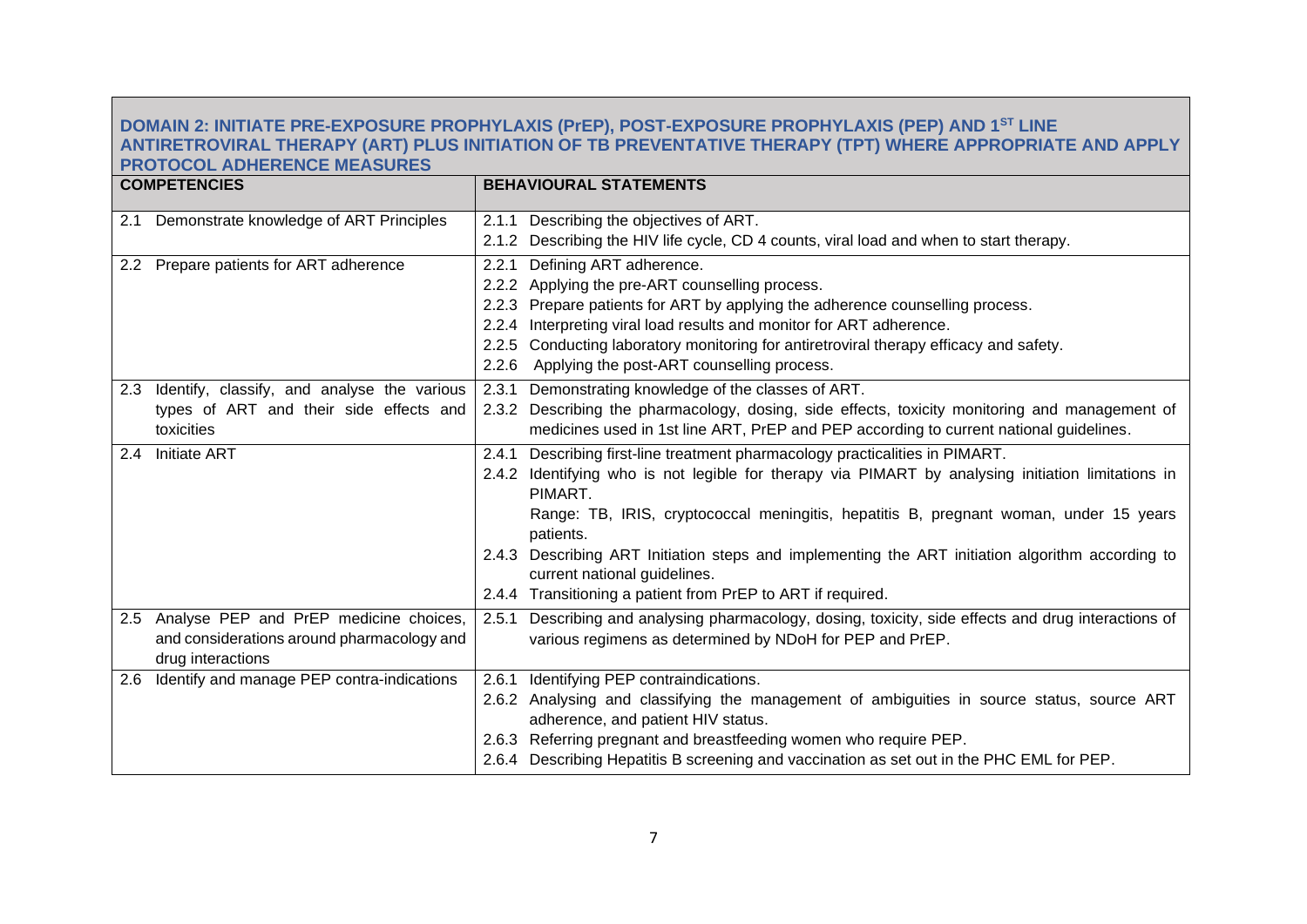| 2.7 Conduct PEP in the PIMART environment |       | 2.7.1 Describing PEP in the PIMART Context.              |
|-------------------------------------------|-------|----------------------------------------------------------|
|                                           |       | 2.7.2 Listing PEP Indications.                           |
|                                           |       | 2.7.3 Identifying at-risk groups in terms of PEP.        |
|                                           |       | 2.7.4 Analysing PEP Efficacy.                            |
|                                           |       | 2.7.5 Describing the steps in the PEP treatment process. |
|                                           |       | 2.7.6 Initiate clients on PEP.                           |
|                                           | 2.7.7 | Implementing adherence monitoring and follow-up.         |
|                                           |       | 2.7.8 Implementing the PEP to PrEP transition.           |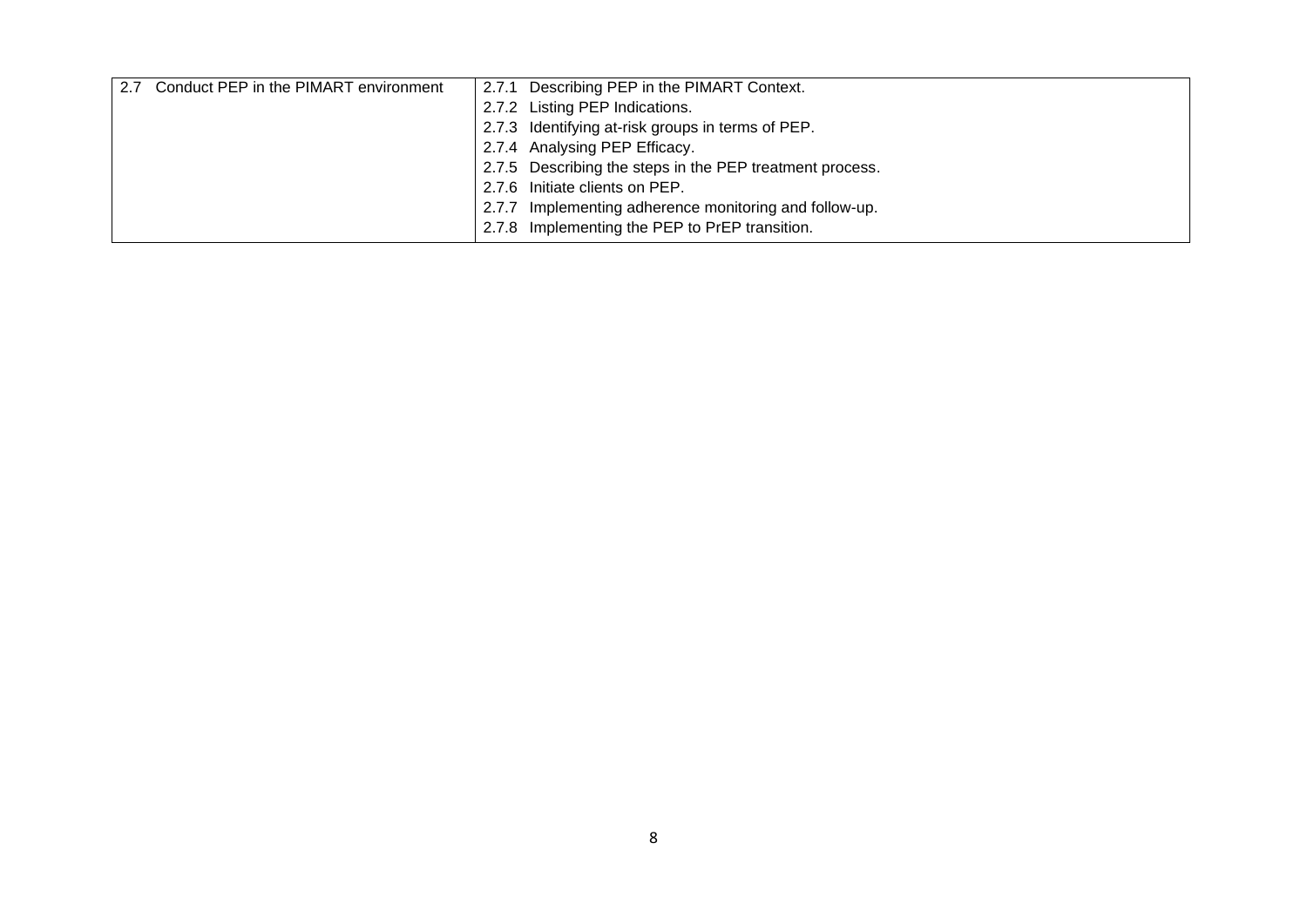#### **DOMAIN 3: IMPLEMENT PROCESSES FOR THE PREVENTION OF HIV TRANSMISSION AND INFECTION VIA PrEP, SAFER CONCEPTION AND CONTRACEPTION, AND PREVENTION OF MOTHER TO CHILD TRANSMISSION**

# **INTRODUCTION**

The competencies required in the domain to implement processes for the prevention of HIV transmission and infection.

- 3.1 Implement PrEP in the PIMART environment.
- 3.2 Conduct pregnancy screening and recommend contraception in the PIMART context.
- 3.3 Implement pre-conception management for HIV positive couples.
- <span id="page-15-0"></span>3.4 Demonstrate knowledge of PMTCT and the rationale for PMTCT programmes.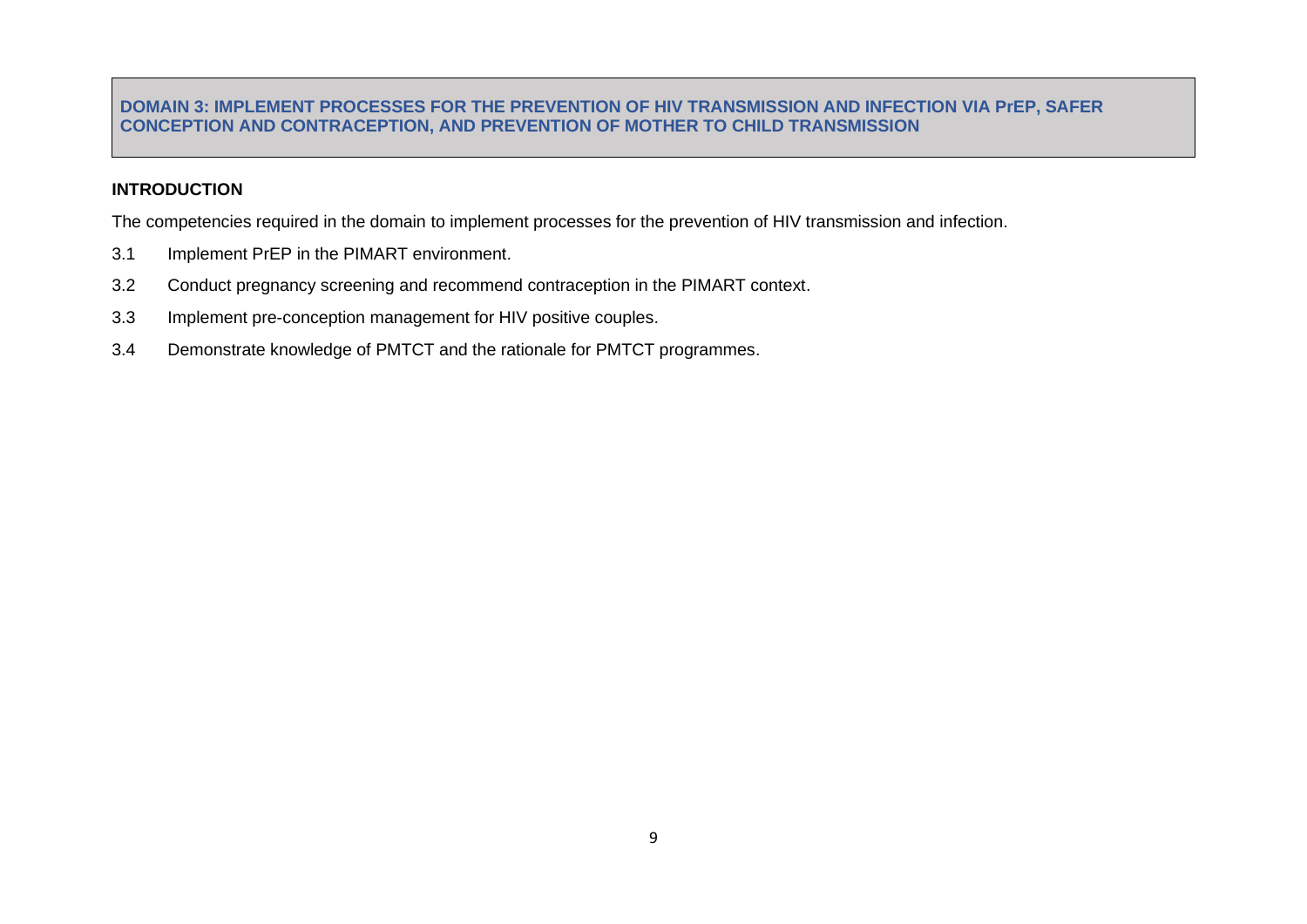| DOMAIN 3: IMPLEMENT PROCESSES FOR THE PREVENTION OF HIV TRANSMISSION AND INFECTION VIA PrEP, SAFER |                                                                                              |                                                                                                           |  |  |
|----------------------------------------------------------------------------------------------------|----------------------------------------------------------------------------------------------|-----------------------------------------------------------------------------------------------------------|--|--|
| <b>CONCEPTION AND CONTRACEPTION, AND PREVENTION OF MOTHER TO CHILD TRANSMISSION</b>                |                                                                                              |                                                                                                           |  |  |
|                                                                                                    | <b>BEHAVIOURAL STATEMENTS</b>                                                                |                                                                                                           |  |  |
|                                                                                                    |                                                                                              | Interpreting and applying the steps in the treatment process.                                             |  |  |
|                                                                                                    |                                                                                              | Range: screening, initiation, follow-up, maintenance, adherence support, FAQs and stopping PrEP.          |  |  |
|                                                                                                    |                                                                                              | 3.1.2 Implementing the PEP to PrEP transition, and the prevention continuum and failure referral.         |  |  |
|                                                                                                    |                                                                                              | 3.1.3 Describing PrEP administration methods and components.                                              |  |  |
|                                                                                                    |                                                                                              | 3.1.4 Describing PrEP regimen options and nomenclature.                                                   |  |  |
|                                                                                                    |                                                                                              | 3.1.5 Analysing the pharmacology, dosing, safety, toxicity monitoring and side effects of medicines       |  |  |
|                                                                                                    |                                                                                              | recommended by NDoH for PrEP.                                                                             |  |  |
|                                                                                                    |                                                                                              | 3.1.6 Describing PrEP indications, contra-indications, and practical application in the pharmacy context. |  |  |
| 3.2<br>Conduct<br>pregnancy<br>screening<br>and                                                    | 3.2.1                                                                                        | Carrying out a basic fertility intention screen and referring patients who wish to conceive.              |  |  |
| recommend contraception in the PIMART                                                              |                                                                                              | 3.2.2 Demonstrating an understanding of processing pregnancy test results                                 |  |  |
| context                                                                                            |                                                                                              | Range: positive, STI and HIV screening, negative with pregnancy intent, negative without                  |  |  |
|                                                                                                    |                                                                                              | pregnancy intent.                                                                                         |  |  |
|                                                                                                    |                                                                                              | 3.2.3 Listing and describing the types of available contraceptives.                                       |  |  |
|                                                                                                    |                                                                                              | Range: classification, dosing, and efficacy.                                                              |  |  |
|                                                                                                    |                                                                                              | 3.2.4 Describing indications for contraception                                                            |  |  |
|                                                                                                    |                                                                                              | Range: women who may wish to conceive in the future, and women who do not wish to conceive                |  |  |
|                                                                                                    |                                                                                              | at all, contraception eligibility, and general use in South Africa.                                       |  |  |
|                                                                                                    |                                                                                              | 3.2.5 Describing the link between contraception and HIV.                                                  |  |  |
|                                                                                                    |                                                                                              | Range: injectable link to incidence, HIV and contraception choices and safety, contraception impact       |  |  |
|                                                                                                    |                                                                                              | on risk.                                                                                                  |  |  |
| 3.3<br>Implement pre-conception management                                                         | 3.3.1                                                                                        | Describing key aspects to consider ensuring conception occurs safely, and knowledge of how to             |  |  |
| for HIV positive couples                                                                           |                                                                                              | minimise the risks of partner acquiring HIV.                                                              |  |  |
|                                                                                                    |                                                                                              | 3.3.2 Describing methods used to ensure safe conception.                                                  |  |  |
|                                                                                                    |                                                                                              | Range: ART, PrEP, VMMC, STI treatment, timed intercourse without the use of a condom and self-            |  |  |
|                                                                                                    |                                                                                              | insemination.                                                                                             |  |  |
|                                                                                                    |                                                                                              | 3.3.3 Demonstrate application of couple counselling skills when working with discordant couples.          |  |  |
|                                                                                                    | <b>COMPETENCIES</b><br>3.1<br>PrEP<br>in<br><b>PIMART</b><br>the<br>Implement<br>environment | 3.1.1                                                                                                     |  |  |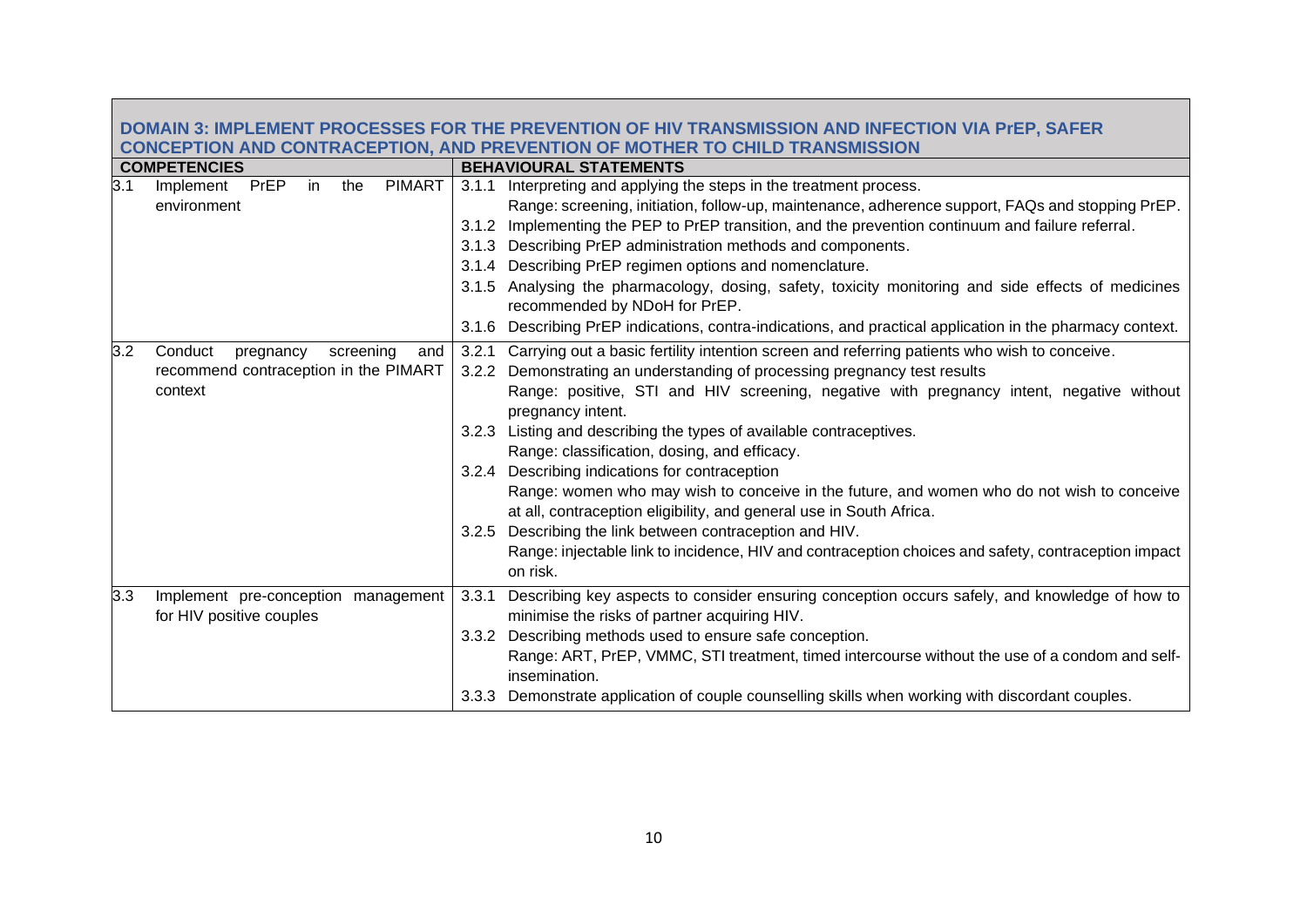| 3.4 | Demonstrate knowledge of PMTCT and | 3.4.1 Demonstrating knowledge of the MTCT risk and risk factors in South Africa.                                      |
|-----|------------------------------------|-----------------------------------------------------------------------------------------------------------------------|
|     | the rationale for PMTCT programmes | 3.4.2 Demonstrating knowledge of the ideal treatment pathway for PMTCT.                                               |
|     |                                    | 3.4.3 Demonstrating knowledge of the safety and efficacy of various pharmacological therapies in<br>PMTCT.            |
|     |                                    | 3.4.4 Demonstrate knowledge of the factors that improve and impede adherence and retention in PMTCT<br>interventions. |
|     |                                    | 3.4.5 Demonstrating knowledge of appropriate viral load monitoring and responses in PMTCT.                            |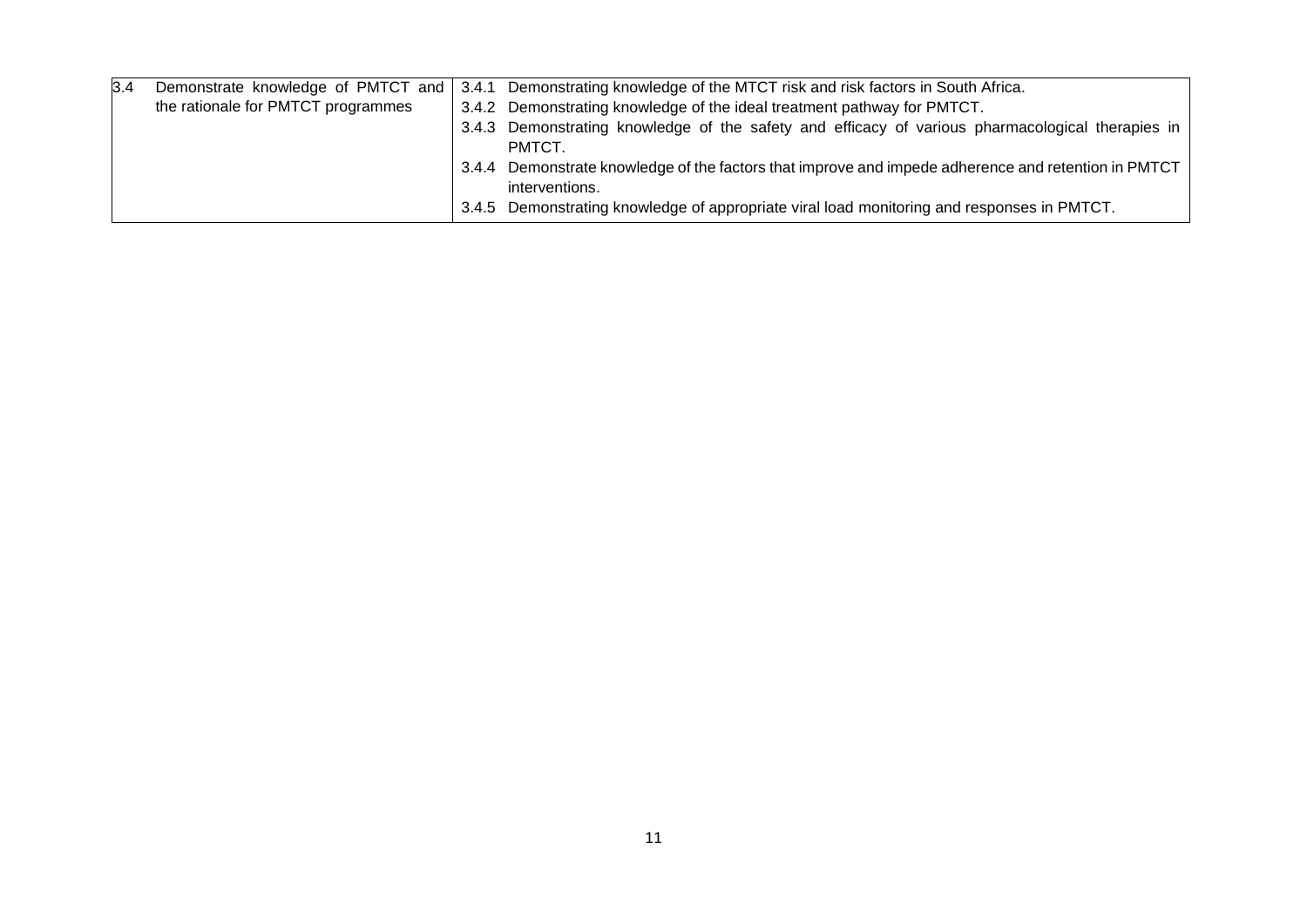# **DOMAIN 4: IMPLEMENT PROCESSES TO IDENTIFY AND MANAGE CO-MORBIDITIES AND OPPORTUNISTIC INFECTIONS RELATED TO HIV**

# **INTRODUCTION**

The competencies required in the domain implement processes to identify and manage co-morbidities and opportunistic infections related to HIV are:

- 4.1 Manage HIV co-morbidities;
- 4.2 Identify and manage common opportunistic infections;
- 4.3 Manage TB and HIV co-infection; and
- <span id="page-18-0"></span>4.4 Promote TB prevention.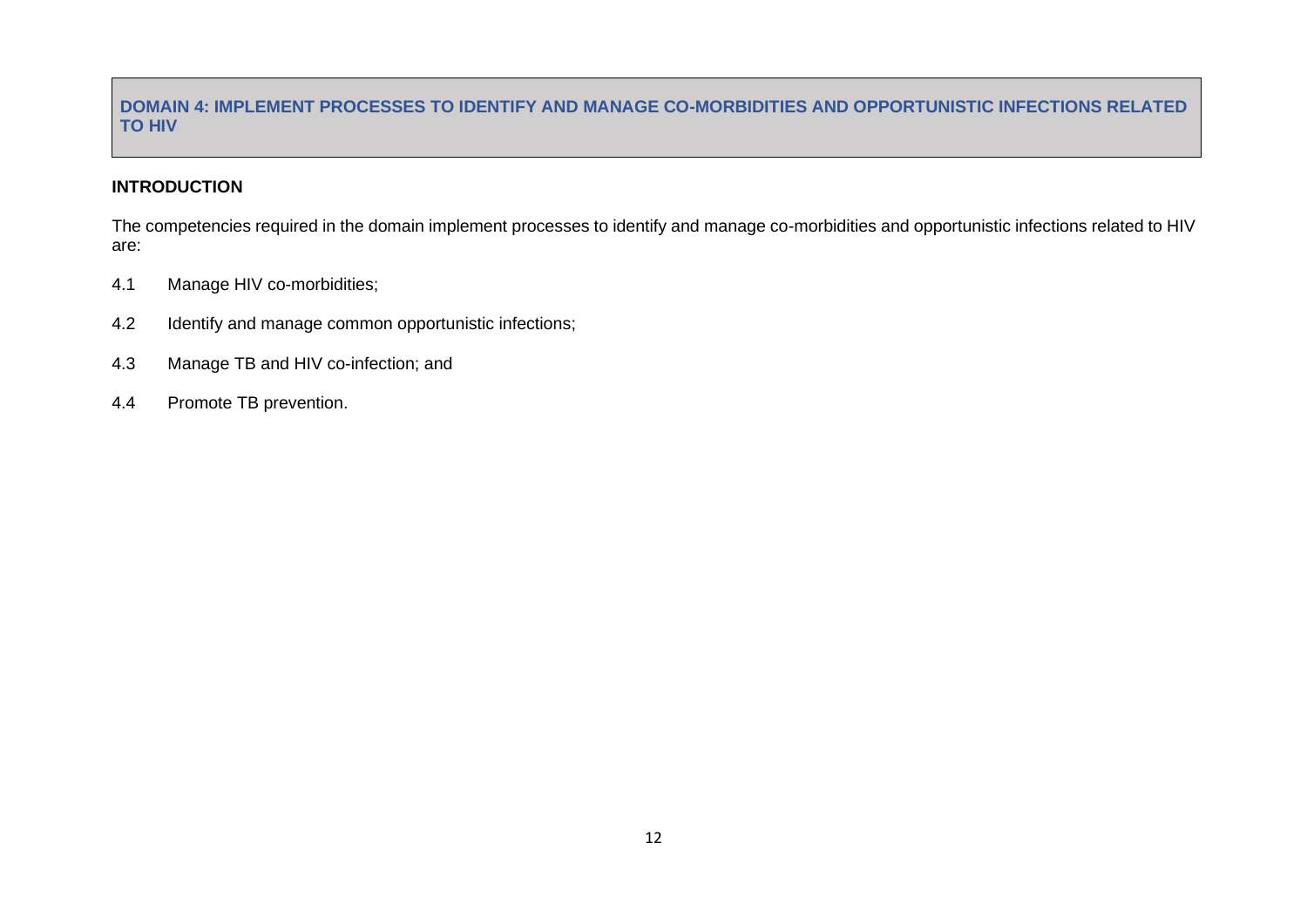# **DOMAIN 4: IMPLEMENT PROCESSES TO IDENTIFY AND MANAGE CO-MORBIDITIES AND OPPORTUNISTIC INFECTIONS RELATED TO HIV**

| <b>COMPETENCIES</b>                                           | <b>BEHAVIOURAL STATEMENTS</b>                                                                                                                                                                                                                                                                              |
|---------------------------------------------------------------|------------------------------------------------------------------------------------------------------------------------------------------------------------------------------------------------------------------------------------------------------------------------------------------------------------|
| Manage HIV co-morbidities<br>4.1                              | Describing and applying the management of diseases as HIV co-morbidities<br>4.1.1                                                                                                                                                                                                                          |
|                                                               | Type 2 Diabetes as an HIV co-morbidity.                                                                                                                                                                                                                                                                    |
|                                                               | Hypertension as an HIV co-morbidity.                                                                                                                                                                                                                                                                       |
|                                                               | Asthma and COPD as an HIV co-morbidity.<br>$\bullet$                                                                                                                                                                                                                                                       |
|                                                               | Epilepsy as an HIV co-morbidity.                                                                                                                                                                                                                                                                           |
|                                                               | Hypertriglyceridaemia and hypercholesterolaemia as HIV co-morbidities.                                                                                                                                                                                                                                     |
| Identify and manage common opportunistic<br>4.2<br>infections | Demonstrating an understanding to identify and manage opportunistic infections, including:<br>4.2.1<br>Pneumocystis Carinii Pneumonia.<br><b>Respiratory Distress.</b><br>Kaposi Sarcoma.<br>Cryptococcal meningitis.<br>Herpes Zoster.                                                                    |
| Manage TB and HIV co-infection<br>4.3                         | Demonstrating an understanding of TB diagnosis in HIV infected adults.<br>4.3.1<br>Demonstrating an understanding of managing TB/HIV co-infection.<br>4.3.2<br>Identifying and describing TB/HIV drug interactions and shared side effects.<br>4.3.3<br>4.3.4 Promoting adherence to TB treatment and ART. |
| 4.4 Promote TB prevention                                     | Screening for TB in adults and children and know when to refer patients for further care if TB is<br>4.4.1<br>suspected.<br>4.4.2 Application of TB Preventative Therapy (TPT) Range: dosage, eligibility, monitoring, adherence.                                                                          |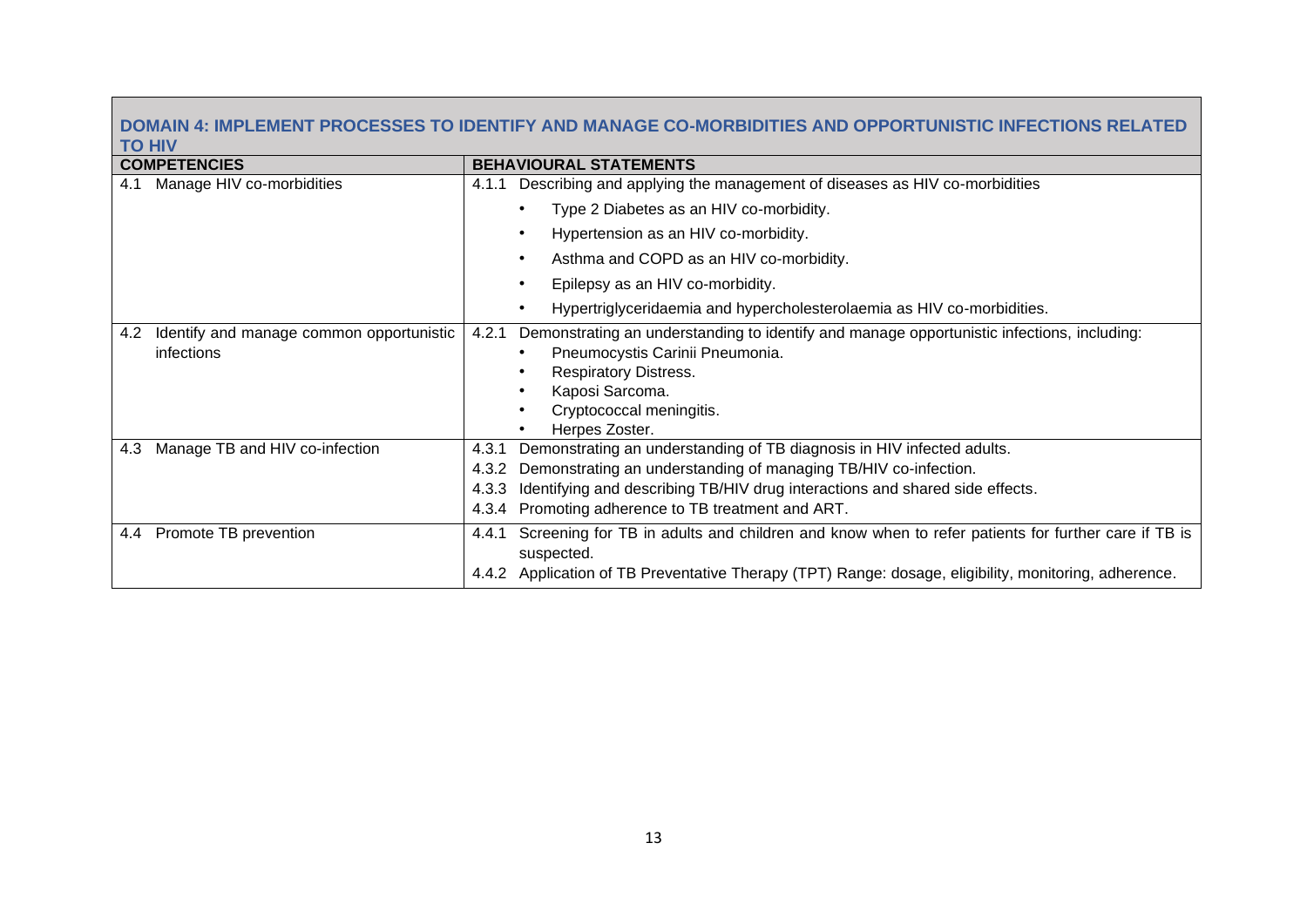#### **DOMAIN 5: IMPLEMENT PROCESSES TO PREVENT AND MANAGE DRUG INTERACTIONS, ADVERSE DRUG REACTIONS AND DRUG RESISTANCE**

#### **INTRODUCTION**

The competencies required in the domain to implement processes to prevent and manage drug interactions, adverse drug reactions and drug resistance are:

- 5.1 Understand the importance of drug interactions;
- 5.2 Demonstrate in-depth knowledge of various ART drug interactions;
- 5.3 Prevent adverse drug interactions;
- 5.4 Prevent adverse drug reactions; and
- <span id="page-20-0"></span>5.5 Define the types and consequences of drug resistance.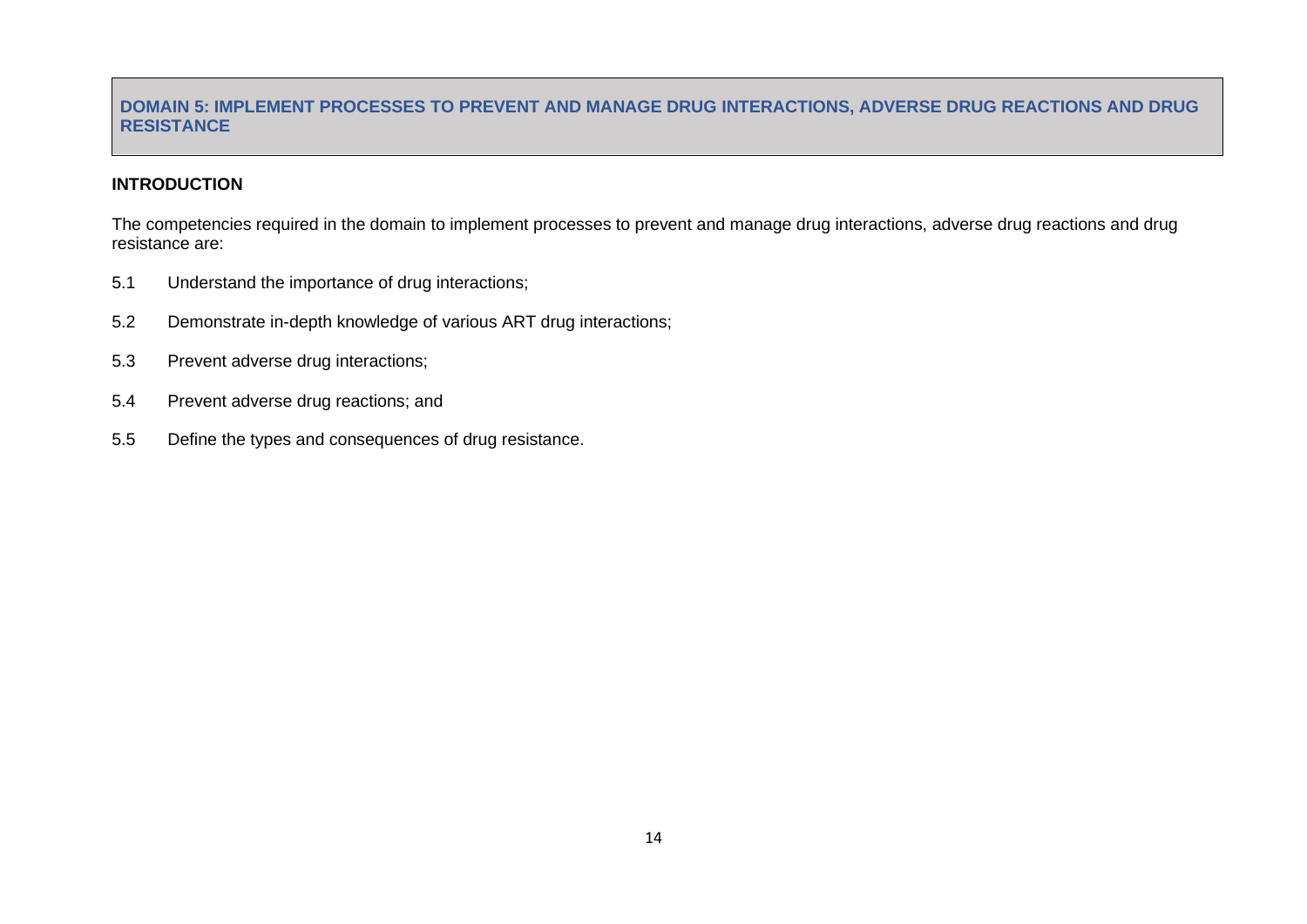# **DOMAIN 5: IMPLEMENT PROCESSES TO PREVENT AND MANAGE DRUG INTERACTIONS, ADVERSE DRUG REACTIONS AND DRUG RESISTANCE**

|     | <b>COMPETENCIES</b>                   | <b>BEHAVIOURAL STATEMENTS</b>                                                                                           |
|-----|---------------------------------------|-------------------------------------------------------------------------------------------------------------------------|
| 5.1 | Understand the importance of drug     | 5.1.1 Understanding the basics of drug interactions.                                                                    |
|     | interactions                          | 5.1.2 Listing and describing the consequences of drug interactions.                                                     |
|     |                                       | Range: therapeutic failure, drug resistance, life-threatening toxicities, poor adherence, increased costs.              |
|     |                                       | 5.1.3 Demonstrating knowledge and understanding of how the body processes drugs and of specified                        |
|     |                                       | pharmacological concepts.                                                                                               |
|     |                                       | Range: pharmacokinetics and pharmacodynamics, therapeutic index, substrate, inhibitor, inducer.                         |
|     | 5.2 Demonstrate in-depth knowledge of | 5.2.1 Listing the ARVs most involved in drug interactions.                                                              |
|     | various ART drug interactions         | 5.2.2 Describing medicines that may interact with ART and understand their mode of interaction and the                  |
|     |                                       | management of interaction.                                                                                              |
|     | 5.3 Prevent adverse drug interactions | 5.3.1 Knowing how to prevent drug interactions.                                                                         |
|     |                                       | Range: Comprehensive patient questioning and accessing useful resources.                                                |
| 5.4 | Define the types and consequences     | Demonstrating an understanding of the consequences of drug resistance.<br>5.4.1                                         |
|     | of drug resistance                    | Demonstrating an understanding of the mechanism of HIV drug resistance.<br>5.4.2                                        |
|     |                                       | Defining acquired drug resistance, transmitted drug resistance, and pre-treatment drug resistance in patients.<br>5.4.3 |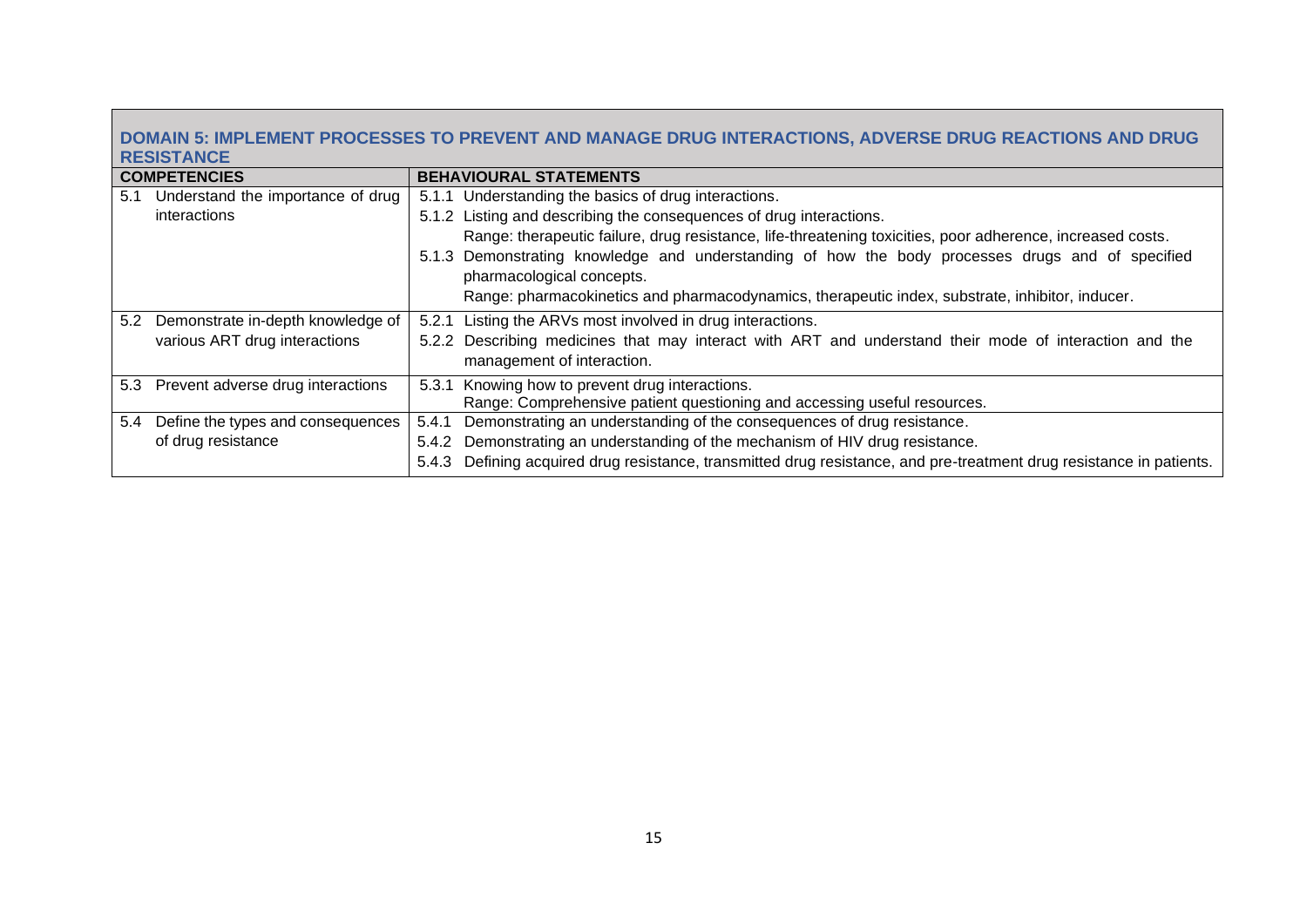#### **DOMAIN 6: HANDLE ART DATA RESPONSIBLY AND USE DISEASE MANAGEMENT SYSTEMS APPROPRIATELY**

#### **INTRODUCTION**

The competencies required in the domain to handle ART data responsibly and use disease management systems appropriately are:

- 6.1 Generate reports to assist with clinical governance, programme management and quality improvement;
- 6.2 Use a Patient Management System;
- 6.3 Implement the process of care for PIMART; and
- <span id="page-22-0"></span>6.4 Apply minimum package of interventions to support linkage to care.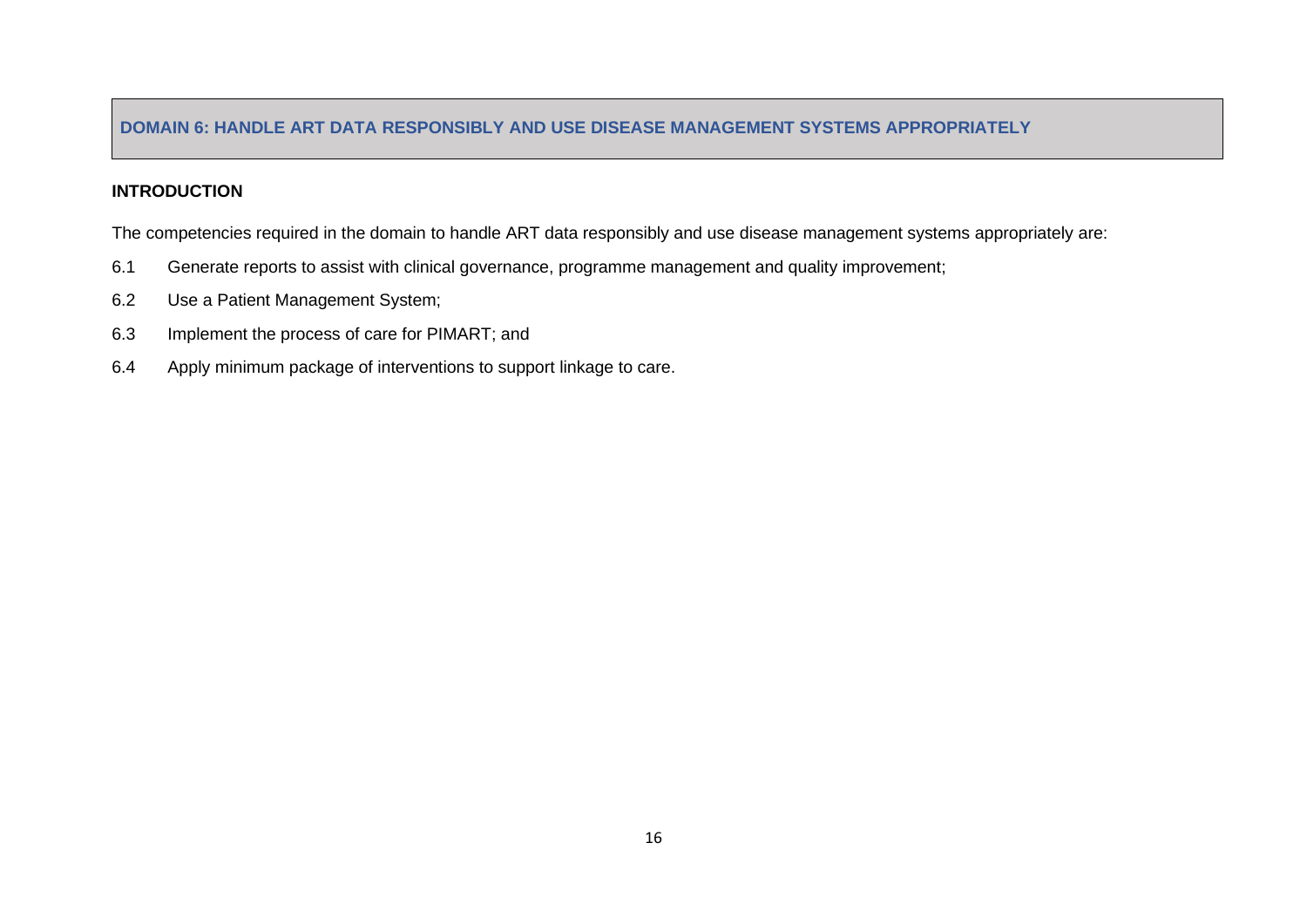| DOMAIN 6: HANDLE ART DATA RESPONSIBLY AND USE DISEASE MANAGEMENT SYSTEMS APPROPRIATELY |                                                                                                          |  |  |  |
|----------------------------------------------------------------------------------------|----------------------------------------------------------------------------------------------------------|--|--|--|
| <b>COMPETENCIES</b>                                                                    | <b>BEHAVIOURAL STATEMENTS</b>                                                                            |  |  |  |
| Generate reports to assist with clinical governance,<br>6.1                            | Demonstrating an understanding and description of the content, generation, extraction, and<br>6.1.1      |  |  |  |
| programme management and quality improvement                                           | verification of reports-                                                                                 |  |  |  |
|                                                                                        | Outstanding laboratory results list.                                                                     |  |  |  |
|                                                                                        | Data validation list.                                                                                    |  |  |  |
|                                                                                        | Early missed appointment list.                                                                           |  |  |  |
|                                                                                        | Late missed appointment list.                                                                            |  |  |  |
|                                                                                        | Unconfirmed lost to follow-up list.                                                                      |  |  |  |
|                                                                                        | ART regimen line validations list.                                                                       |  |  |  |
|                                                                                        | Viral load cascade list.                                                                                 |  |  |  |
| 6.2 Use a Patient Management System                                                    | 6.1.2 Describing the functionality and process flow within a patient management system.                  |  |  |  |
| Implement the process of care for PIMART<br>6.3                                        | Demonstrating a detailed knowledge and understanding of the baseline Clinical Evaluation for<br>6.3.1    |  |  |  |
|                                                                                        | HIV+ Adults and Adolescents >15 years in terms of clinical evaluation component, purpose, and            |  |  |  |
|                                                                                        | further actions.                                                                                         |  |  |  |
|                                                                                        | 6.3.2 Demonstrating a detailed knowledge and understanding of the Baseline Laboratory Evaluation         |  |  |  |
|                                                                                        | for Adults and Adolescents (>15 years) in terms of laboratory evaluation, purpose, sex, and<br>referral. |  |  |  |
|                                                                                        | 6.3.3 Demonstrating a detailed knowledge and understanding of the Serial HIV Testing Algorithm.          |  |  |  |
|                                                                                        | 6.3.4 Demonstrating a detailed knowledge and understanding of the REFLEX Laboratory ELISA                |  |  |  |
|                                                                                        | Testing Algorithm.                                                                                       |  |  |  |
|                                                                                        | 6.3.5 Demonstrating an understanding of the Baseline Laboratory Evaluation for Adults and                |  |  |  |
|                                                                                        | Adolescents (>15 years) (GP/HIV Specialist) in terms of laboratory evaluation, purpose, sex,             |  |  |  |
|                                                                                        | outcomes.                                                                                                |  |  |  |
|                                                                                        | 6.3.6 Demonstrating a detailed knowledge and understanding of TPT in terms of client category,           |  |  |  |
|                                                                                        | specific eligibility requirements, treatment and duration.                                               |  |  |  |
|                                                                                        | 6.3.7 Identifying common 1st line regimens.                                                              |  |  |  |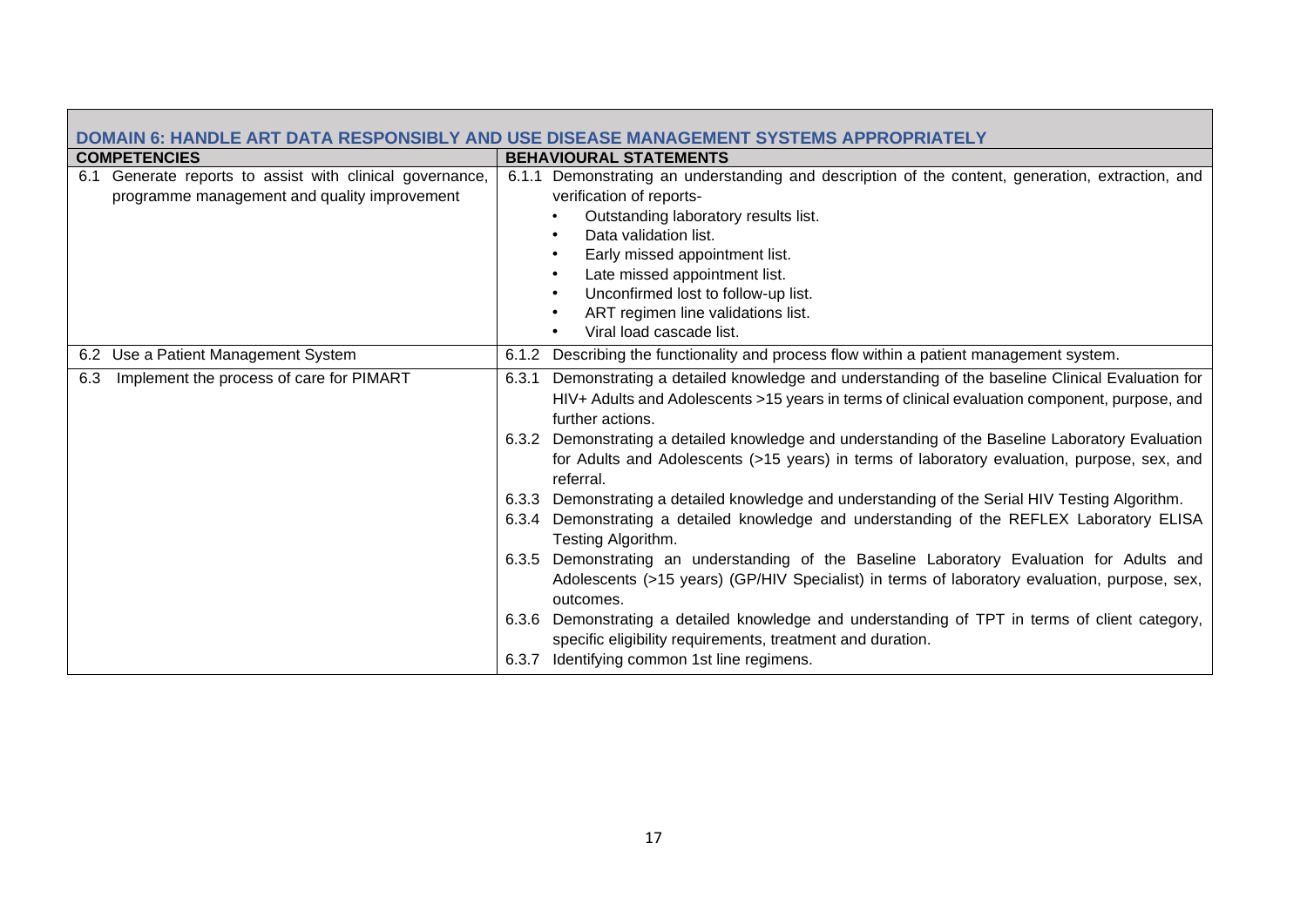| 6.4             | Apply minimum package of interventions to support 6.4.1 Demonstrating a detailed knowledge and understanding of PIMART referral criteria. |
|-----------------|-------------------------------------------------------------------------------------------------------------------------------------------|
| linkage to care | 6.4.2 Demonstrating a detailed knowledge and understanding of Fast Track Initiation Counselling.                                          |
|                 | 6.4.3 Describing the procedure to follow before, during and at the end of each session.                                                   |
|                 | 6.4.4 Describing the steps in dealing with substance abuse.                                                                               |
|                 | 6.4.5 Describing the procedure to follow for scheduling appointments for the next visit and tracing                                       |
|                 | patients not seen for $\geq 90$ days.                                                                                                     |
|                 | 6.4.6 Describing the procedure for re-integrating patients into care.                                                                     |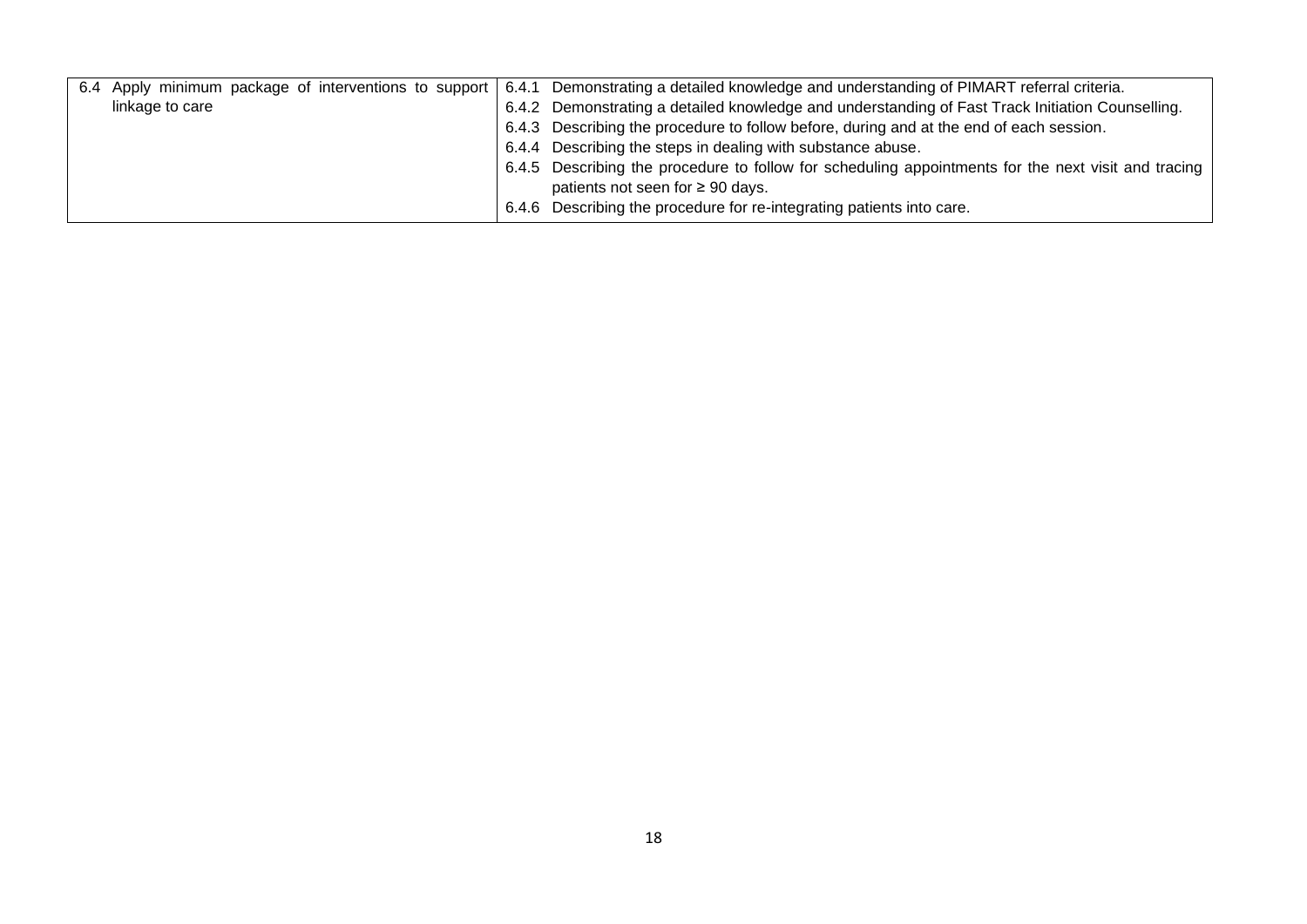#### **REFERENCES**

- 1. Scope of practice and competency standards for a PIMART pharmacist. 2020. HIV Clinician Society.
- <span id="page-25-0"></span>2. HIV Testing Services: Policy, 2016. National Department of Health.
- 3. Adherence guidelines for HIV, TB and NCDs: Policy and service delivery guidelines for linkage to care, adherence to treatment and retention in care. 2016. National Department of Health.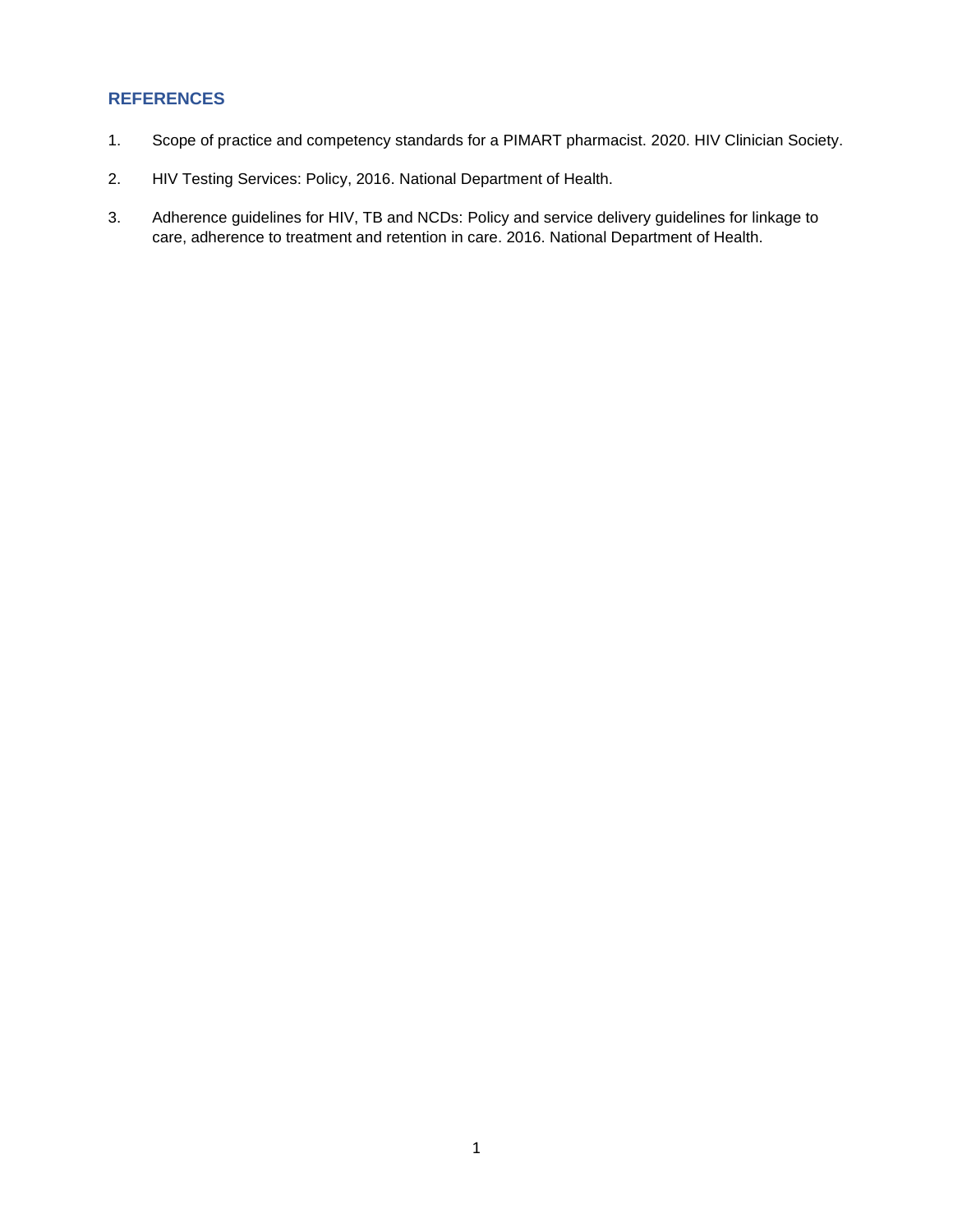#### **PART 3**

# <span id="page-26-0"></span>**CRITERIA FOR ACCREDITATION/APPROVAL BY THE SOUTH AFRICAN PHARMACY COUNCIL OF A CURRICULUM LEADING TO THE AWARDING OF A PHARMACIST INITIATED MANAGEMENT OF ANTIRETROVIRAL THERAPY COURSE**

#### **A. INTRODUCTION**

<span id="page-26-1"></span>In terms of Section 3 of the Pharmacy Act 53 of 1974, one of the objects of the South African Pharmacy Council (Council) is to establish, develop, maintain and control universally acceptable standards of pharmaceutical education.

Council developed these criteria in order to evaluate the Pharmacist Initiated Management of Antiretroviral Therapy (PIMART) course curriculum of each accredited institution.

#### **B. PRINCIPLES**

The criteria for the accreditation/approval of a curriculum leading to the awarding of a PIMART course are based on the following principles–

- <span id="page-26-2"></span>1.1 Use of the criteria should promote the application of the principles of good governance in the process of the evaluation of curricula submitted to Council for approval.
- 1.2 Any decisions taken with regard to the approval or disapproval of a curriculum must be defensible by Council.
- 1.3 Compliance with the criteria will be considered to be a minimum requirement for the accreditation/approval of the PIMART curriculum.
- 1.4 The institutional autonomy of the Higher Education Institution (HEI)/Skills Development Provider (SDP) must be respected.
- 1.5 Portability will not be used as a basis for approval of courses.

#### **C. CRITERIA FOR ACCREDITATION/APPROVAL OF A CURRICULUM LEADING TO THE AWARDING OF A PIMART COURSE**

- <span id="page-26-3"></span>**1. Criteria for entry to the course**
- <span id="page-26-4"></span>1.1 Evidence must be provided by the prospective provider that pharmacists who wish to enter into study towards achieving this course must:
	- (a) be in possession of a Bachelor of Pharmacy (BPharm) degree, or recognised equivalent,
	- (b) be registered as a pharmacist with the SAPC, and
	- (c) have completed their community service year.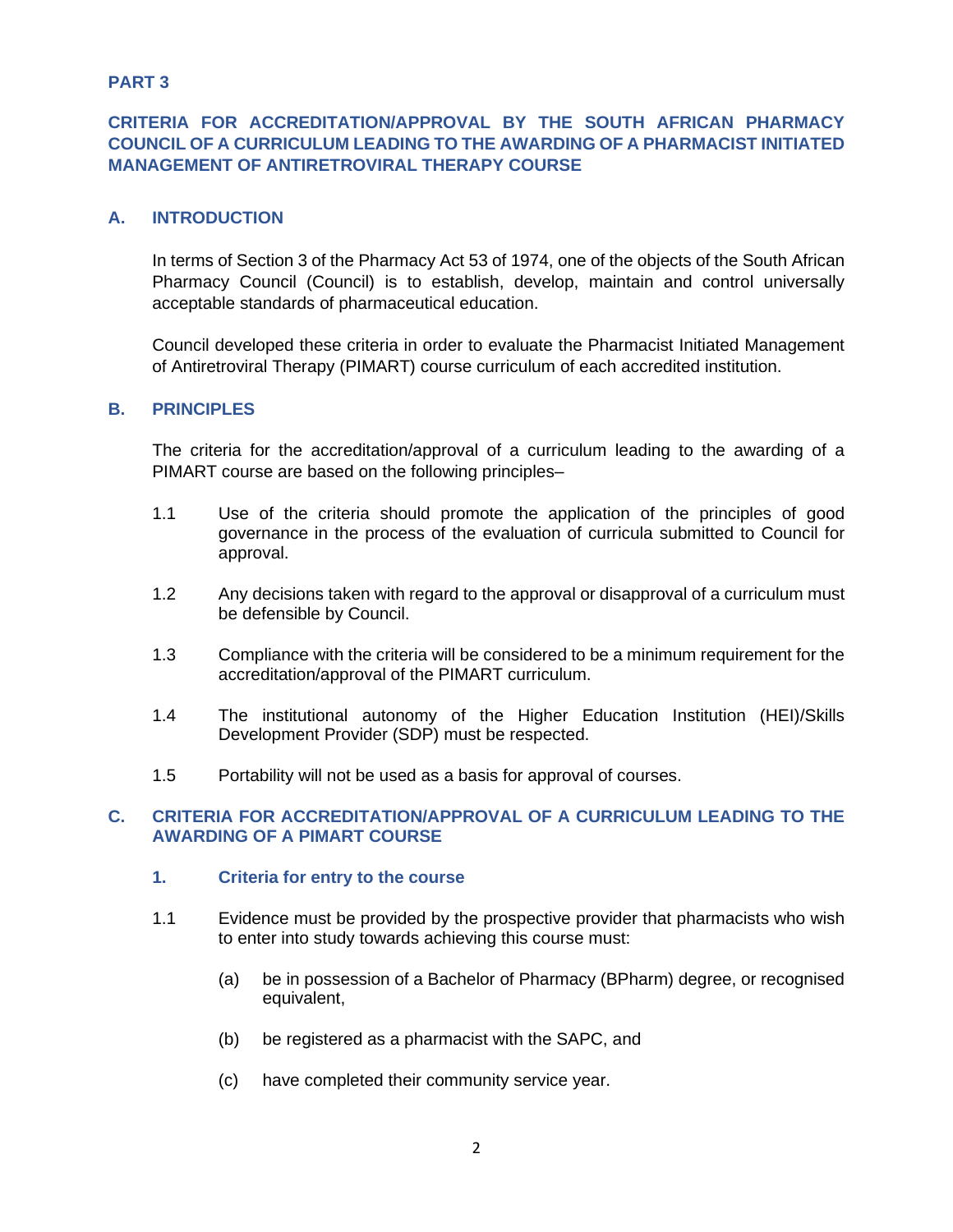- **2. Criteria for compliance with the requirements of the course**
- <span id="page-27-0"></span>2.1 Evidence must be provided by the prospective provider that –
	- 2.1.1 The curriculum must be on NQF level 8; and
	- 2.1.2 The duration for completion of the course must be at least 160 notional study hours.
- **3. Requirements for pharmacists who want to provide PIMART services**
- <span id="page-27-1"></span>3.1 In order to provide PIMART services, the pharmacist is required to:
	- 3.1.1 Successfully complete the PIMART course with an accredited provider.
	- 3.1.2 Record the PIMART course with the SAPC.
	- 3.1.3 Apply for a Section 22(A)15 permit at the NDoH.
	- 3.1.4 Upon receipt of the Section 22(A)15 permit from the NDoH the pharmacist must record their permit with the SAPC.
	- 3.1.5 Lastly, the pharmacist may apply for a Practice Code Number from the Board of Healthcare Funders of Southern Africa (BHF).

#### <span id="page-27-2"></span>**4. Criteria for compliance with the outcomes**

The prospective provider must provide evidence that the topics and the associated outcomes listed in Table 1: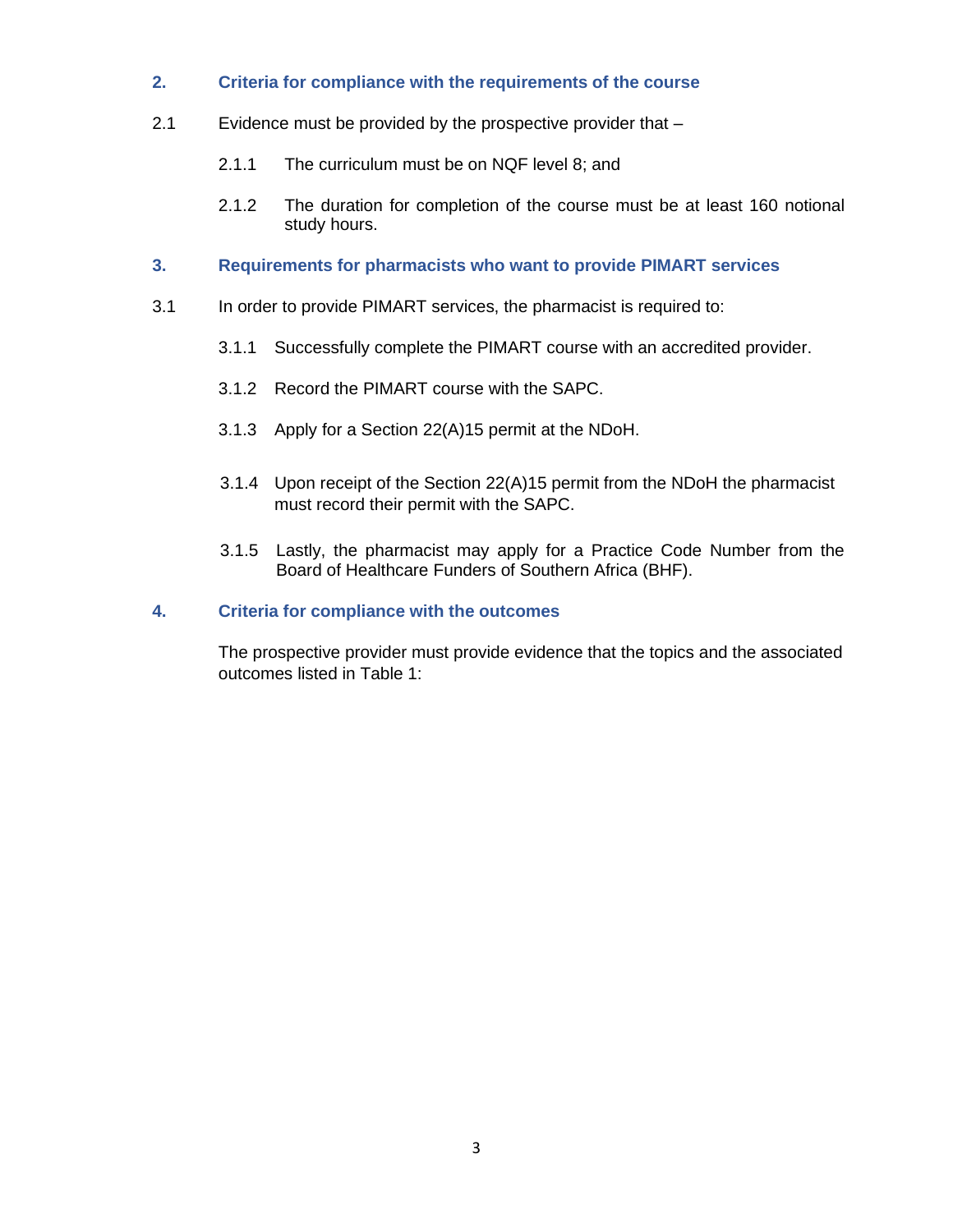| <b>Topic</b> | On completion, the student should be able to:                                                                                                                                                                                                                                          |
|--------------|----------------------------------------------------------------------------------------------------------------------------------------------------------------------------------------------------------------------------------------------------------------------------------------|
| <b>HIV</b>   | Apply commonly used medical terminology and acronyms, relevant to this course.<br>(a)<br>Demonstrate a sound understanding of the HIV life cycle, CD4 count and viral load meaning, and when to<br>(b)                                                                                 |
|              | start ART.<br>Order, perform and interpret HIV tests (rapid, self-screening ELISA and CD-4 tests); i.e. diagnose.<br>(c)                                                                                                                                                               |
|              | (d)<br>Describe factors that could influence test results (such as CD-4 count).                                                                                                                                                                                                        |
|              | Perform, order or refer and interpret additional, relevant screening tests (tuberculosis <sup>1</sup> , sexually transmitted<br>(e)<br>infections <sup>2</sup> , substance abuse and pregnancy tests).                                                                                 |
|              | Order or refer and interpret additional, relevant laboratory screening tests, for example, baseline creatinine.<br>(f)                                                                                                                                                                 |
|              | Differentiate between the different WHO staging profiles and be able to classify a patient accordingly.<br>(g)                                                                                                                                                                         |
|              | Outline and differentiate between the pharmacological and clinical profiles (including, but not limited to<br>(h)<br>mechanisms of action, side effects and interaction profiles, absolute and relative contraindications, antiviral                                                   |
|              | drug resistance implications and dosing) of the various ARV drugs.                                                                                                                                                                                                                     |
|              | Describe the mechanism, clinical presentation and preventative measures relating to Immune<br>(i)<br>Reconstitution Inflammatory Syndrome (IRIS).                                                                                                                                      |
|              | Implement the most recent NDoH standard treatment guidelines.<br>(j)                                                                                                                                                                                                                   |
|              | Effectively consult and accurately document patient history, including, but not limited to socio-economic<br>(k)                                                                                                                                                                       |
|              | profile, medication history, comorbidity profile etc.                                                                                                                                                                                                                                  |
|              | Apply pre-ART counselling.<br>(1)                                                                                                                                                                                                                                                      |
|              | Identify opportunistic infections (in line with WHO staging and most recent NDoH standard treatment<br>(m)<br>guidelines).                                                                                                                                                             |
|              | Effectively and clearly explain the way forward to the patient and what to expect (including, but not limited<br>(n)<br>to expected adverse effects and potential drug-drug interactions, drug allergies, contraindications, and<br>general adherence and risk reduction counselling). |
|              | Demonstrate the ability to perform patient assessments based on theoretical guidelines.<br>(0)                                                                                                                                                                                         |
|              | Demonstrate specialised clinical skills by providing authentic proof of practice-based experience and<br>(p)<br>knowledge of HIV test results.                                                                                                                                         |
|              | Effectively and professionally communicate with other members of the healthcare team.<br>(q)                                                                                                                                                                                           |
|              | (r)<br>Identify and professionally refer complicated cases.                                                                                                                                                                                                                            |

# **Table 1: Topics covered in the PIMART course with associated outcomes**

<sup>1</sup> Pharmacists may not draw blood or order/interpret X-rays, differential diagnosis will only be made based on symptoms and complaints.

<sup>&</sup>lt;sup>2</sup> Pharmacists may not perform physical examination of genital area, differential diagnosis will only be made based on symptoms and complaints.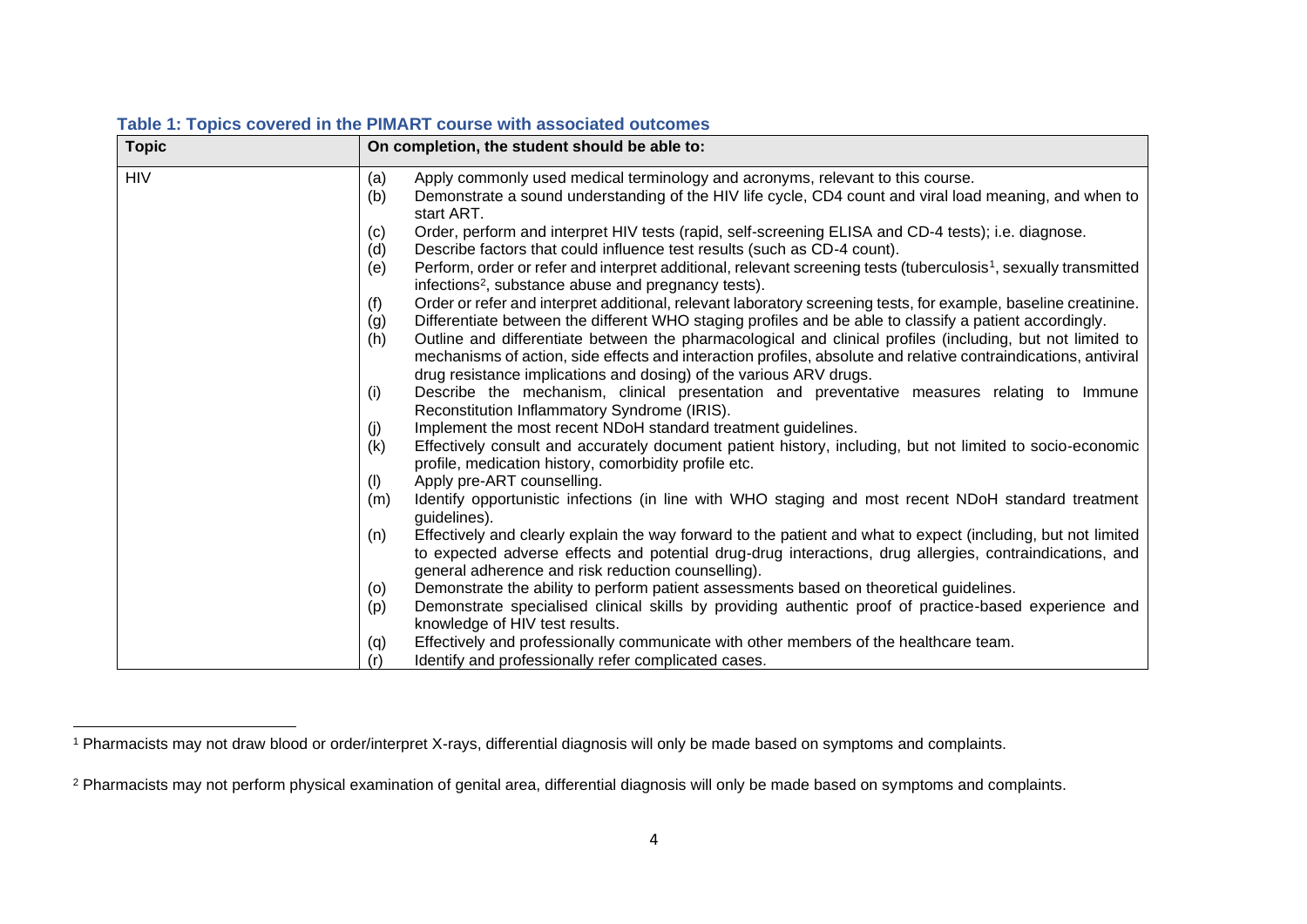| <b>Topic</b>                                                            | On completion, the student should be able to:                                                                                                                                                                                                                                                                                                                                                                                                                                                                                                                                                                                                                                                                                                                                                                                                                    |  |  |
|-------------------------------------------------------------------------|------------------------------------------------------------------------------------------------------------------------------------------------------------------------------------------------------------------------------------------------------------------------------------------------------------------------------------------------------------------------------------------------------------------------------------------------------------------------------------------------------------------------------------------------------------------------------------------------------------------------------------------------------------------------------------------------------------------------------------------------------------------------------------------------------------------------------------------------------------------|--|--|
| ART, PrEP and PEP                                                       | Have a thorough knowledge and understanding of basic ARV treatment principles (Including first-line ART,<br>(a)<br>PMTCT, PrEP or PEP).<br>Identify, classify and analyse the different ARV pharmacological profiles.<br>(b)<br>Appropriately initiate ARV treatment regimens (Including first-line ART, PMTCT, PrEP or PEP).<br>(c)<br>Illustrate sound clinical knowledge by means of recommending evidence-based treatment regimens.<br>(d)<br>Discuss the importance of treatment adherence for general treatment outcome.<br>(e)<br>Demonstrate a clear understanding of the importance, role and indications of PEP (including the legal<br>(f)<br>requirements in the case of criminal offences) and PrEP.                                                                                                                                                |  |  |
| Prevention of HIV transmission<br>and infection                         | Demonstrate a clear understanding of the importance, role indications, contra-indications and regimen<br>(a)<br>options of PrEP.<br>Describe who is eligible for PMTCT, PrEP or PEP.<br>(b)<br>Discuss the general preventative measures against HIV (i.e. condoms, contraceptives)<br>(c)<br>Understand the importance of keeping pregnant women HIV negative.<br>(d)<br>Understand the role and importance of PMTCT, along with the ability to initiate it.<br>(e)<br>Describe methods to ensure safe conception.<br>(f)<br>Demonstrate ability to screen for pregnancy.<br>(g)<br>Demonstrate a clear understanding of the interactions between ARV and oral contraceptives.<br>(h)<br>Elaborate on the association and interaction between STIs and HIV.<br>(i)<br>Demonstrate a clear understanding of harm reduction programmes in key populations.<br>(j) |  |  |
| Co-morbidities and<br>opportunistic infections related to<br><b>HIV</b> | (a)<br>List and describe co-morbidities (including, but not limited to diabetes, hypertension, asthma, epilepsy,<br>hypercholesterolemia, hyperthyroidisms, TB) to be considered in ARV initiated patients.<br>Identify opportunistic infections and refer accordingly.<br>(b)<br>Discuss recent anti-TB treatment regimens (according to most recent NDoH standard treatment<br>(c)<br>guidelines), their pharmacological profiles and dosage adjustments required when coadministering with<br>ARVs (Including first-line ART, PMTCT, PrEP or PEP).<br>Demonstrate knowledge of Hepatitis.<br>(d)<br>Demonstrate knowledge of TB prevention.<br>(e)                                                                                                                                                                                                            |  |  |
| Drug interactions<br>and<br>drug<br>resistance                          | Outline the basic principles of drug interactions and the consequences thereof.<br>(a)<br>List the most significant interactions relating to ARV treatment and explain appropriate measures to<br>(b)<br>accommodate or eliminate these interactions.<br>Demonstrate an understanding of the mechanism of HIV resistance.<br>(c)<br>Define acquired drug resistance, transmitted drug resistance and pre-treatment drug resistance.<br>(d)<br>Adverse drug reactions<br>(e)                                                                                                                                                                                                                                                                                                                                                                                      |  |  |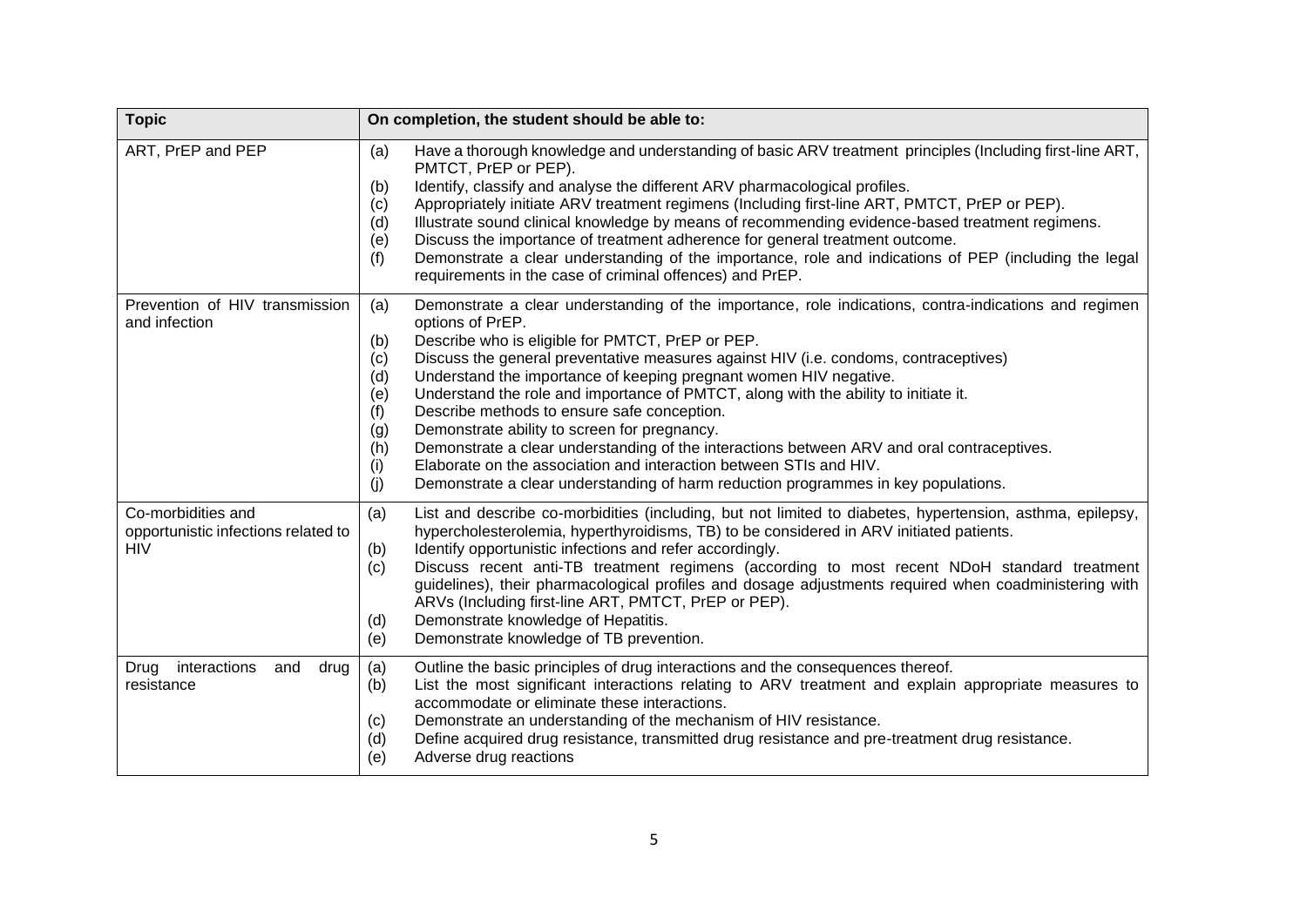| <b>Topic</b>                     | On completion, the student should be able to: |                  |
|----------------------------------|-----------------------------------------------|------------------|
| ART data, disease management (a) |                                               | Record keeping   |
| and referral network             | (b)                                           | Data management  |
|                                  | (c)                                           | Referral pathway |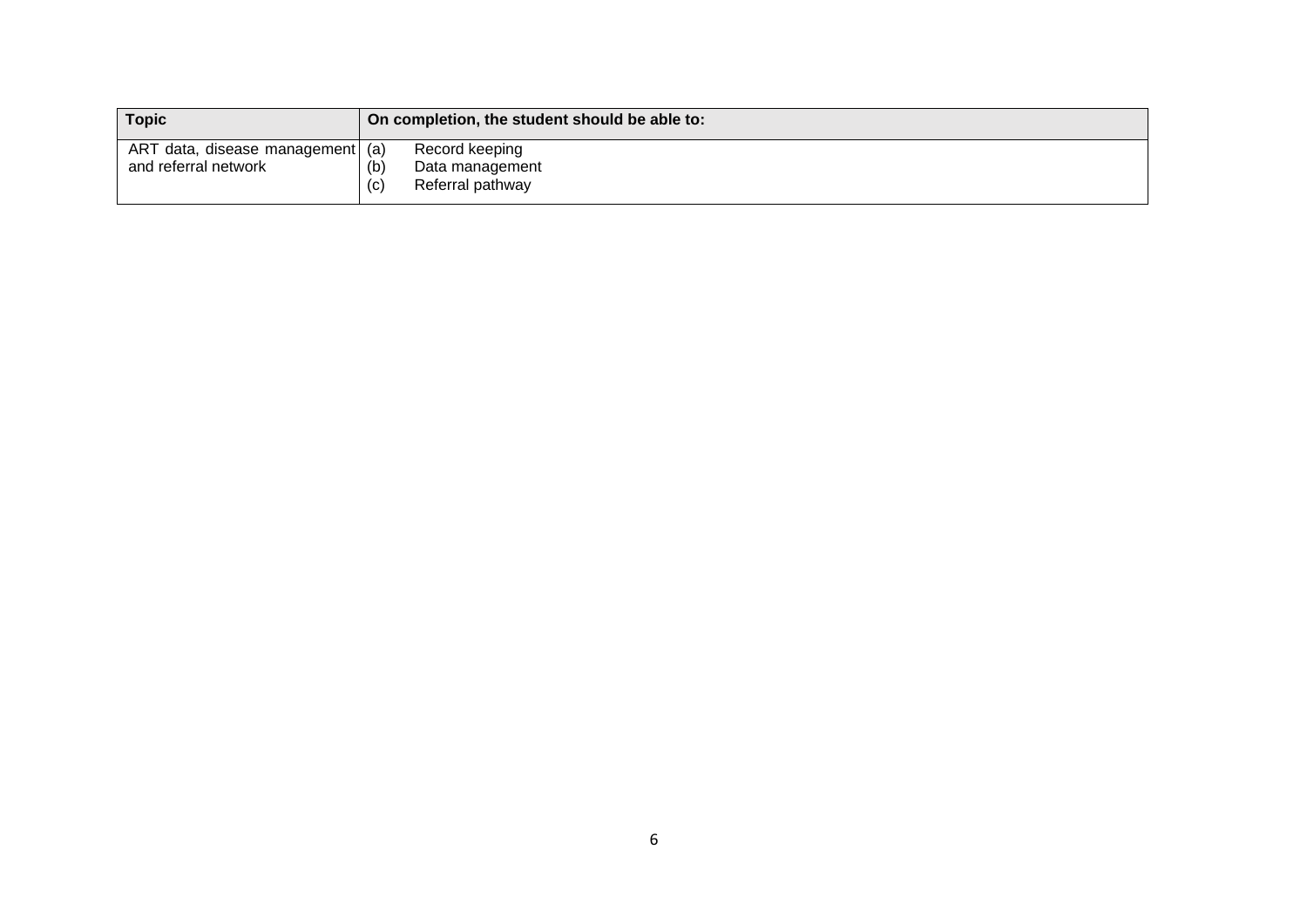#### <span id="page-31-0"></span>**5. Criteria for compliance with requirements relating to qualifications and experience of course presenters**

- 5.1 Evidence must be provided by the prospective provider that the presenter(s) of the course-
	- 5.1.1 have a Bachelor of Pharmacy (BPharm) degree, or recognised equivalent and be registered as a pharmacist with the SAPC with prior experience or an additional qualification in HIV management; or
	- 5.1.2 have a MBChB degree and be registered as a medical practitioner with the Health Professions Council of South Africa (HPCSA) with prior experience or an additional qualification in HIV management; or
	- 5.1.3 is a nurse practitioner who is providing training for the NIMART course.

#### <span id="page-31-1"></span>**6. Criteria for compliance with requirement for prior approval by the relevant structures of the institution**

6.1 Evidence must be provided by the prospective provider that the course received prior approval by the relevant structures of the HEI or SDP or providers of short courses.

#### <span id="page-31-2"></span>**7. Criteria for compliance with requirements relating to mode of delivery**

- 7.1 Evidence must be provided by the prospective provider that-
	- 7.1.1 the course allows for flexible study hours;
	- 7.1.2 the instutition have a reliable electronic platform that makes provision for sharing of study material and resources;
	- 7.1.3 this platform must have access control and at a minimum allow for the following:
		- (ii) General announcements;
		- (iii) Communication with students;
		- (iv) Resources and training material (e.g. study guides, PowerPoint presentations and videos);
		- (v) Submission of work assignments; and
		- (vi) Online tests and examinations.
	- 7.1.4 there are a comprehensive study guides which guide the student through the learning process.
	- 7.1.5 there are additional textbooks and references.

#### <span id="page-31-3"></span>**8. Criteria for compliance with requirements relating to assessment and moderation**

8.1 Evidence must be provided by the prospective provider that-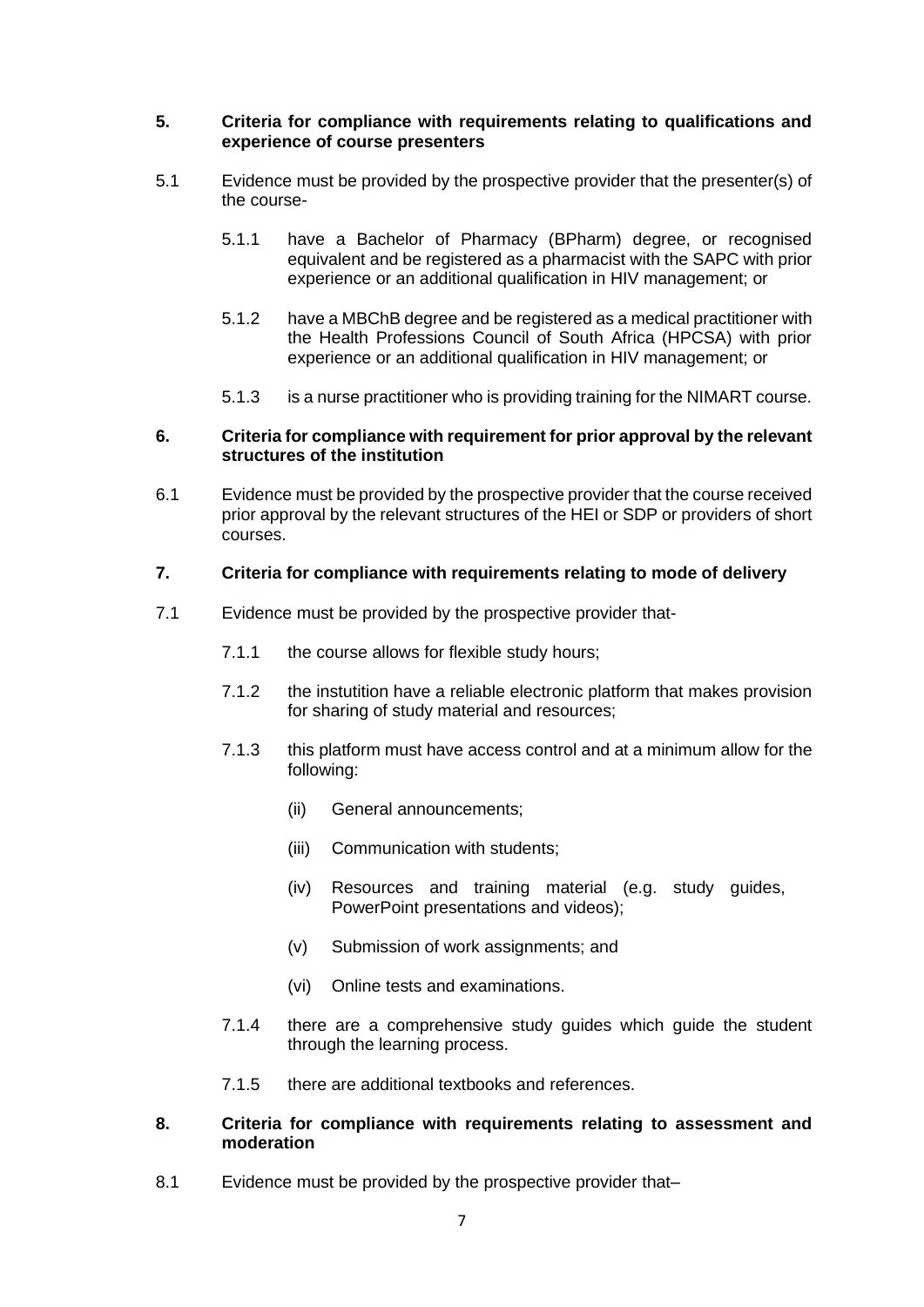- 8.1.1 both formative and summative forms of assessment are applied appropriately throughout the assessment process.
- 8.1.2 the student is exposed to a minimum of twenty (20) clinical cases of which ten (10) are observed and ten (10) as part of formal assessment.
- 8.1.3 admission to the examination of the course is obtained through proof of participation, confirming that the student has met the requirement for admission to the examination.
- 8.1.4 the summative assessment at the end of the course must be in the form of a written/online examination and a formal Objective Structured Clinical Examination (OSCE) with two examination opportunities.
- 8.1.5 the students must achieve an average mark of at least 60% for the portfolio of evidence (which includes assignments and clinical cases), with a subminimum of 60% for each component, in order to be admitted to the summative assessment (examination).
- 8.1.6 the subminimum examination mark must be at least 70%. The pass requirements for the course must be a final course mark of at least 70%.
- 8.1.7 the final course mark is calculated as follows:
	- (a) Average mark of compulsory portfolio which includes the ten (10) documented clinical cases: 33%
	- (b) Examination mark (written/oral) and OSCE examination: 67%
	- (c) Final course mark:100%

#### <span id="page-32-0"></span>**9. Criteria for compliance with the process of appeal**

- 9.1 Evidence must be provided by the prospective provider that–
	- 9.1.1 there is a process in place in cases where students are in disagreement regarding the outcome of an assessment (written/practical).
	- 9.1.2 the appeals process against assessment decisions on the demonstration of competence by candidates is described in the study guide.

#### <span id="page-32-1"></span>**10. Criteria for compliance with the dishonesty and plagiarism policy**

10.1 Evidence must be provided by the prospective provider that there are policies and procedure in place to address dishonesty and plagiarism.

# <span id="page-32-2"></span>**11. Criteria for compliance with the certification methods and procedures**

11.1 Evidence must be provided by the prospective provider that–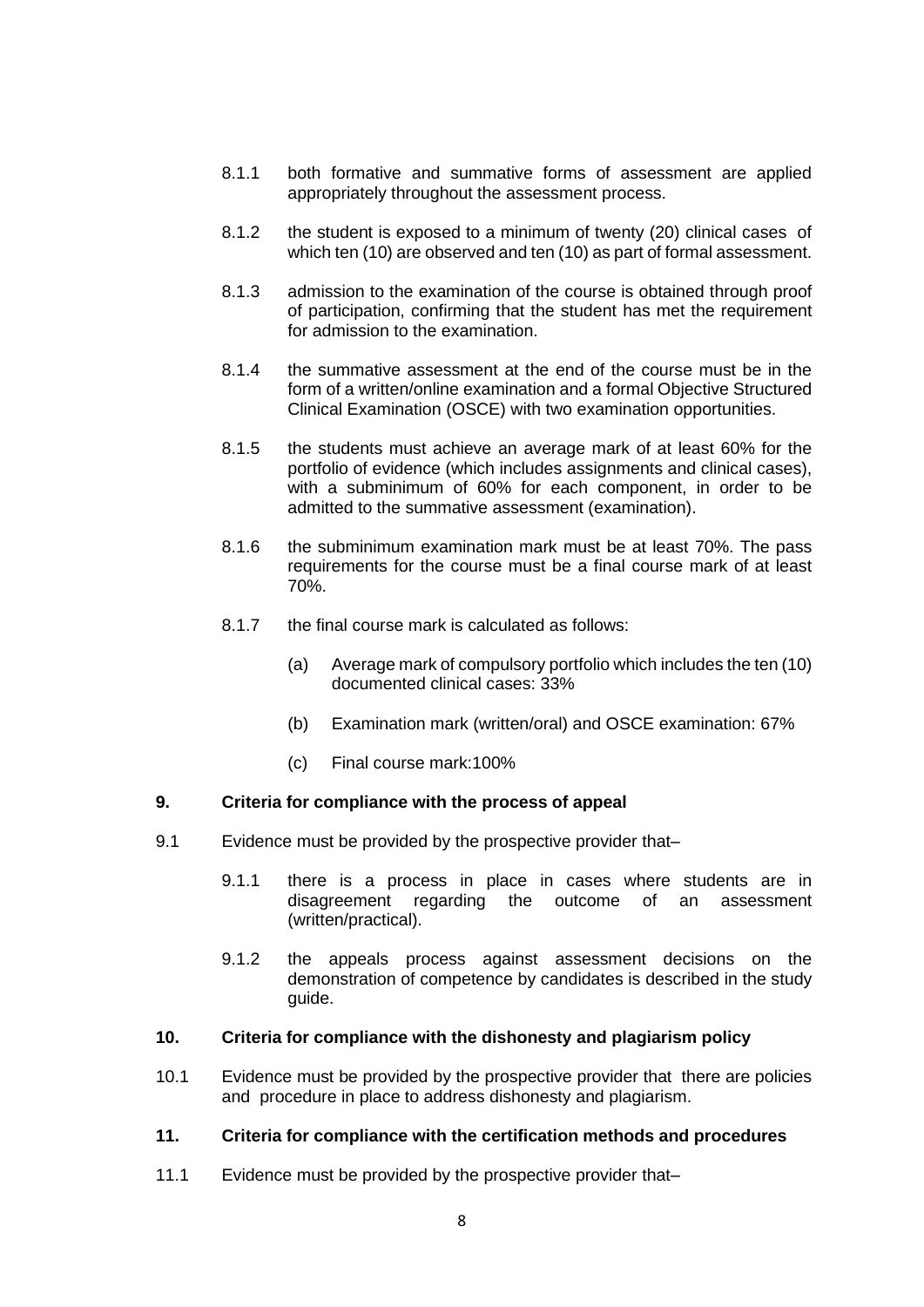- 11.1.1 there are procedures in place to ensure that certification of the students is managed in a secure and safe manner.
- 11.1.2 the security and accuracy of certificates during printing, filing and distribution must be assured.
- 11.1.3 the following information is available for certification of the course certificate:
	- (a) provider name and/or logo;
	- (b) name of the course;
	- (c) student's full name (first names followed by surname);
	- (d) student's identity number;
	- (e) date of issue of the certificate; and
	- (f) signatories.

#### <span id="page-33-0"></span>**12. Criteria for compliance with facilities and equipment**

- 12.1 Evidence must be provided by the prospective provider that-
	- 12.1.1 If the course is presented in a mode that requires contact sessions with the students then the physical facilities are:
		- (a) adequate and include lecture rooms;
		- (b) The lecture rooms are sufficient in number and adequate in size to accommodate the number of students; and
		- (c) The lecture rooms are adequately equipped, well maintained and provide a reasonably attractive environment for teaching and learning.
	- 12.1.2 If the course is presented as a distance learning course with only contact workshop then the institution must have a reliable electronic platform that makes provision for:
		- (a) sharing of study material and resources;
		- (b) submission of work assignments by the students; and
		- (c) the functionally that allows students to write online tests and/or exams.
	- 12.1.3 there are offices for administrative staff and course presenters;
	- 12.1.4 there are clinical simulation facilities (for presentation of compulsory contact session/workshops); and